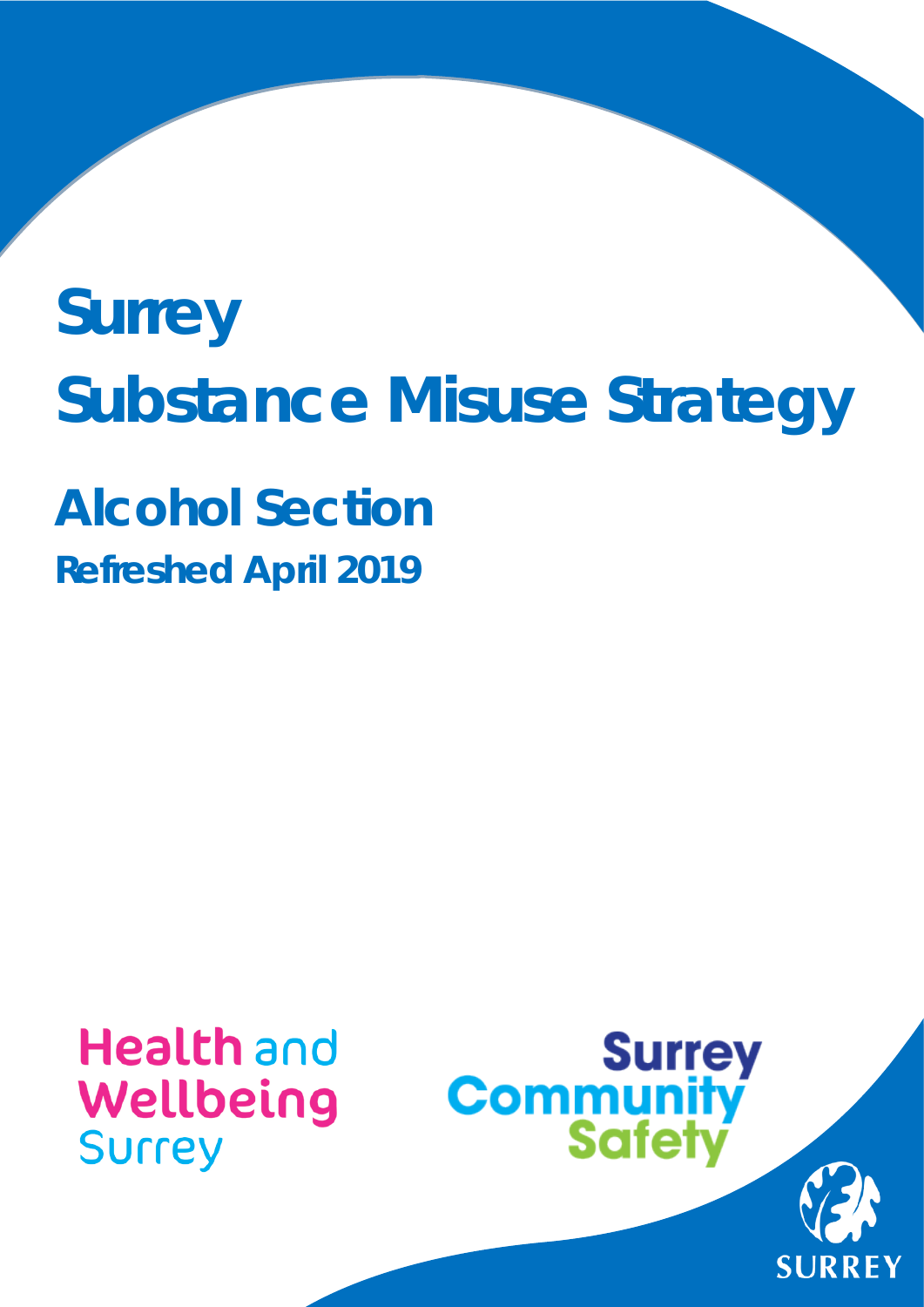| <b>Contents</b> |                                     |                                                        |      |  |  |
|-----------------|-------------------------------------|--------------------------------------------------------|------|--|--|
|                 |                                     |                                                        | Page |  |  |
|                 |                                     | <b>Foreword</b>                                        | 3    |  |  |
|                 |                                     | <b>Executive Summary</b>                               | 4    |  |  |
|                 |                                     | <b>Acknowledgements</b>                                | 5    |  |  |
| 1.              |                                     | <b>Introduction</b>                                    | 6    |  |  |
| 2.              | <b>What is Alcohol Misuse?</b><br>7 |                                                        |      |  |  |
| 3.              | <b>Alcohol Misuse in Surrey</b>     |                                                        |      |  |  |
|                 | 3.1                                 | <b>Alcohol Misuse in Adults</b>                        | 9    |  |  |
|                 | 3.2                                 | Alcohol Misuse in Children and Young people            | 11   |  |  |
|                 | 3.3                                 | <b>Alcohol and Families</b>                            | 11   |  |  |
|                 | 3.4                                 | <b>Alcohol and Health</b>                              | 13   |  |  |
|                 | 3.5                                 | <b>Alcohol and Crime</b>                               | 16   |  |  |
|                 | 3.6                                 | Alcohol and Inequalities                               | 16   |  |  |
|                 | 3.7                                 | Financial Impact of Alcohol                            | 19   |  |  |
| 4.              | <b>National Context</b>             |                                                        | 17   |  |  |
|                 | 4.1                                 | <b>National Policy</b>                                 | 17   |  |  |
|                 | 4.2                                 | National indicators and key guidance                   | 17   |  |  |
| 5.              |                                     | <b>Local Context</b>                                   | 17   |  |  |
| 6.              | <b>The Evidence Base</b>            | 18                                                     |      |  |  |
|                 | 6.1                                 | Prevention and Early Identification                    | 18   |  |  |
|                 | 6.2                                 | <b>Treatment and Recovery</b>                          | 19   |  |  |
|                 | 6.4                                 | <b>Safer Communities</b>                               | 20   |  |  |
| 7.              |                                     | <b>Strategy into Action</b>                            | 21   |  |  |
|                 | 7.1                                 | <b>Strategic Aim</b>                                   | 21   |  |  |
|                 | 7.2                                 | <b>Strategic Themes and Objectives</b>                 | 21   |  |  |
|                 | 7.3                                 | <b>Strategic Principles</b>                            | 24   |  |  |
| 8.              |                                     | <b>Delivering our Priorities</b>                       | 25   |  |  |
| 9.              |                                     | <b>Annexes</b>                                         |      |  |  |
|                 | 9.1                                 | <b>NICE Guidance on Alcohol</b>                        | 26   |  |  |
|                 | 9.2                                 | Stakeholder Responsibilities in Alcohol Harm Reduction | 26   |  |  |
|                 | 9.3                                 | <b>Strategy Interventions &amp; Actions</b>            | 28   |  |  |
| 10.             |                                     | <b>References</b>                                      | 30   |  |  |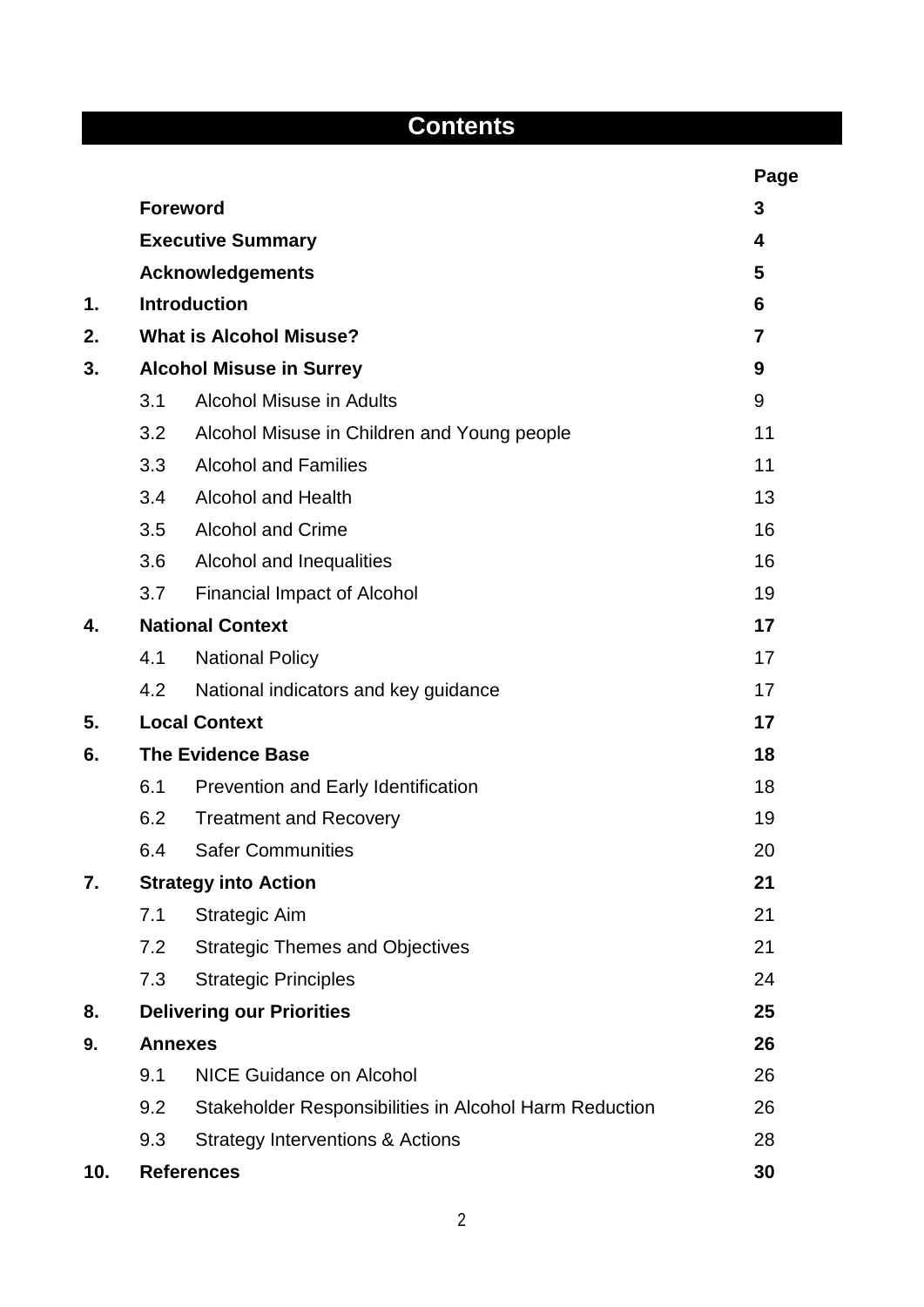#### **Foreword**

Addressing alcohol harm is a key priority in Surrey as alcohol-related hospital admissions continue to escalate and more than a quarter of adults who consume alcohol doing so above recommended levels. Alcohol misuse has a major impact on our public services, with alcohol harm estimated to cost the NHS in Surrey over £73.5 million a year alone. We know that the social, economic and health impacts associated with alcohol misuse affect the most vulnerable individuals and groups in our society, as well as the population at large.

This strategic approach to addressing the harm caused by alcohol is part of the overall Substance Misuse Strategy. It builds on Surrey's previous Alcohol Strategy and continues to recognise the unique and important contribution organisations such as the NHS, police, county, borough and district councils, prison and probation services, alcohol treatment services, voluntary sector and local industry can make in tackling alcohol misuse in our community. Key to this is the effective delivery of evidence-based interventions to alter drinking culture and behaviours, including early identification of those at risk and appropriate support for those who need it. The evidence is clear; investment in alcohol services and alcohol-specific interventions is highly cost-effective and improves health outcomes.

We hope you find this section informative and look forward to working with you to implement an effective approach to reducing the harm caused by alcohol across the life course.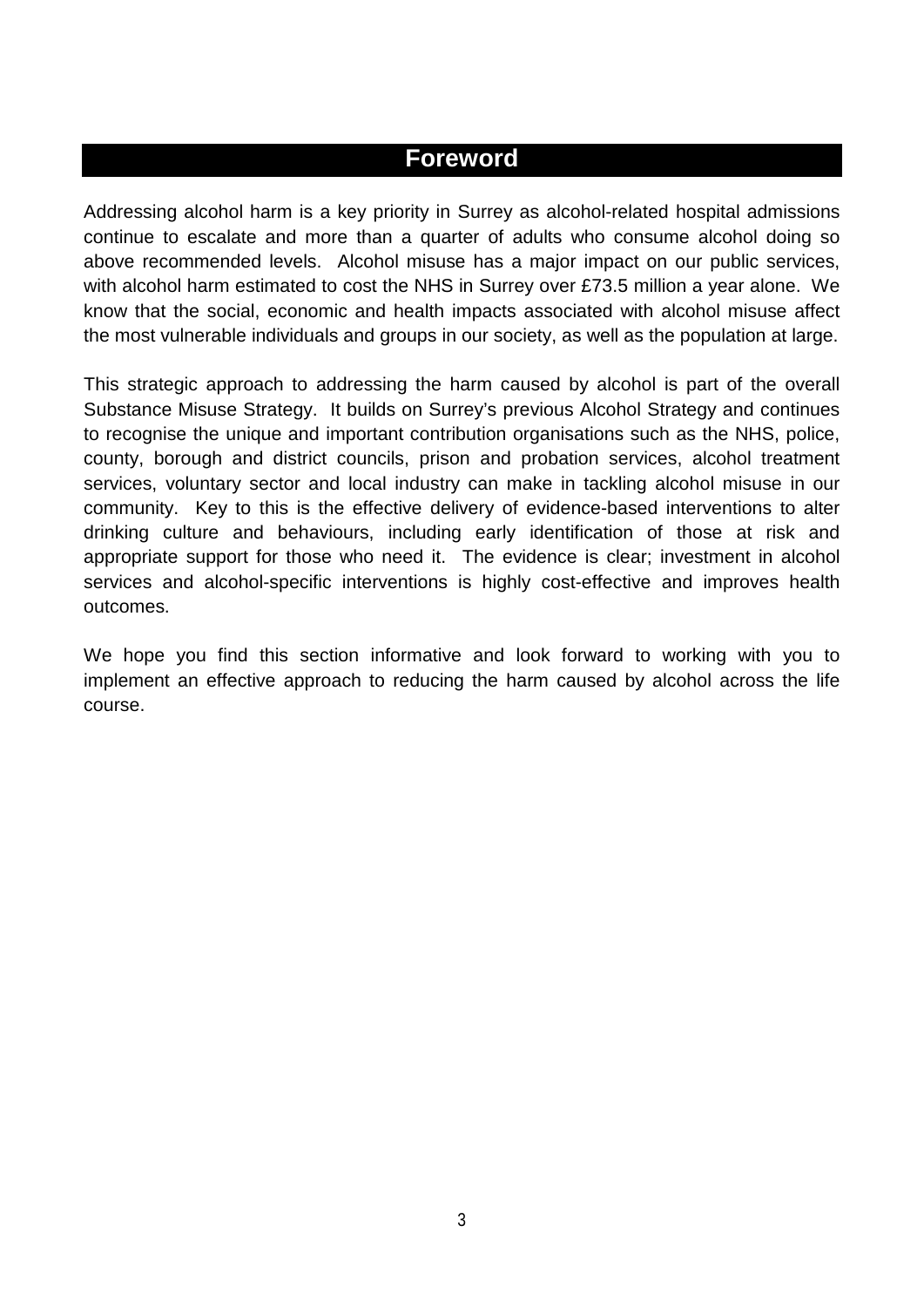# <span id="page-3-0"></span>**Executive Summary**

Addressing alcohol harm is a public health priority both nationally and locally. In Surrey, alcohol-related hospital admissions have more than doubled in the last decade and it is estimated that 28% of adults that drink alcohol do so above recommended limits of which 0.86% are estimated to be alcohol dependent.<sup>[1](#page-30-0)</sup> The social, economic and health impacts of alcohol misuse affect both the most vulnerable individuals and groups in our society and the population at large. In order to halt and reverse the trend of increased alcohol-related harm, we need to intervene early to identify those at future risk, and support and empower them to change their behaviour.

Our approach to addressing the harm associated with excess alcohol involves delivering the most effective, evidence-based interventions across the life course. The strategy recognises that alcohol misuse can only be addressed through system-wide change, encompassing both behaviour change interventions at an individual level, as well as policy, environmental, and cultural change at a population level. In particular, our strategy emphasises the need to address alcohol harm and the associated health inequalities collectively in partnership.

Our aim is to prevent and reduce the harm caused by alcohol to individuals, families and communities within Surrey. This will be achieved through co-ordinating activity across the following strategic themes:

- 1. Prevention and Early Identification
- 2. Treatment and Recovery
- 3. Safer and Supportive Communities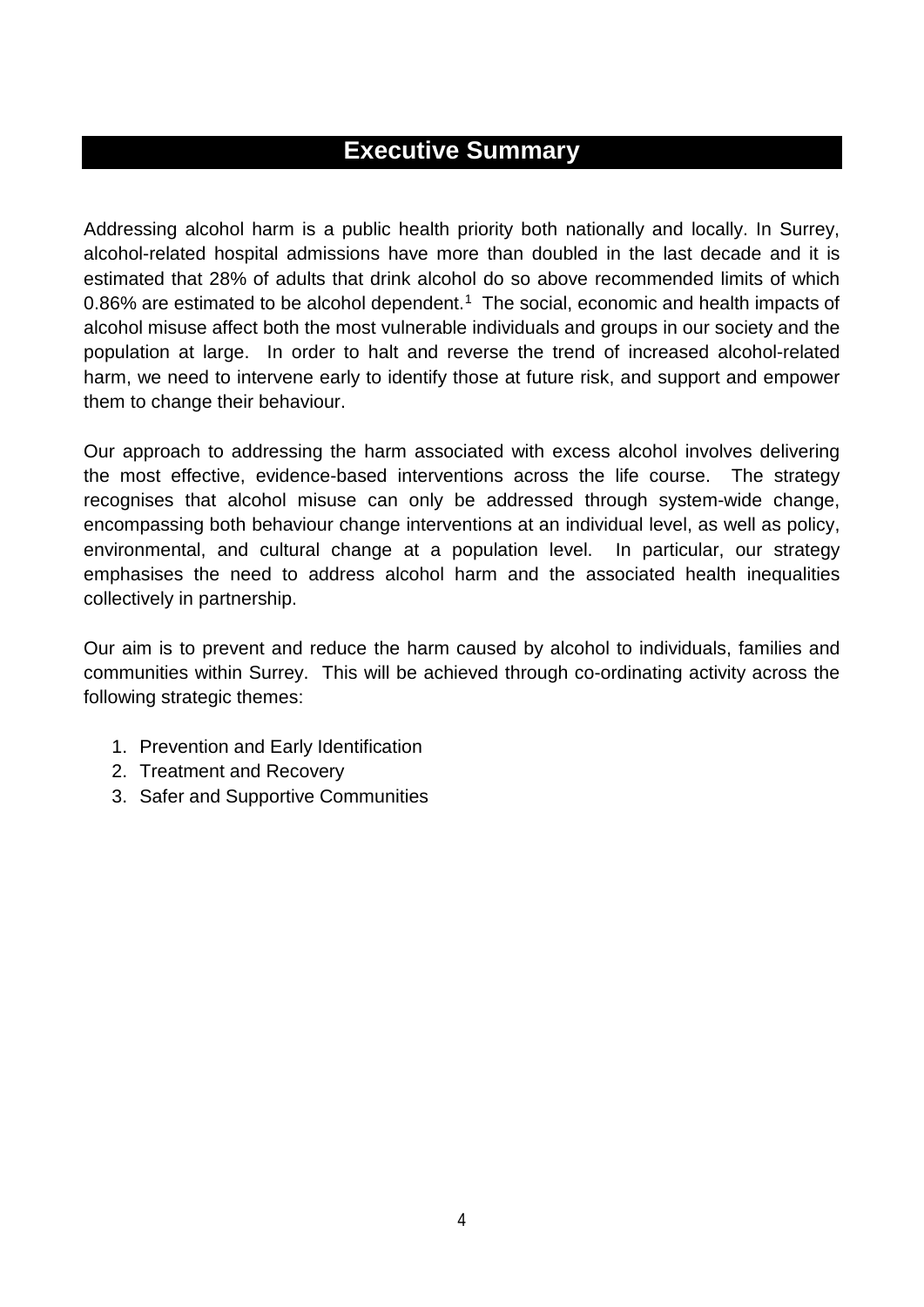# **Acknowledgements**

We would like to thank the wide range of partners that have contributed to the development of this Alcohol Section. The section has been developed by the Substance Misuse Partnership Group which is made up of the following key partners:

**Surrey County Council**, including: Public Health Adult Social Care Children, Schools and Families Customers and Communities

#### **NHS**

Clinical Commissioning Groups NHS England

#### **Public Health England**

#### **Police, Probation and Prisons**

Office of the Police and Crime Commissioner Surrey Police Surrey and Sussex Probation Trust Surrey Prisons

#### **Borough and District Councils**

Community Safety Officers Policy Officers

#### **Industry representatives**

**Voluntary sector representatives**

**Department for Work and Pensions** (Job Centre Plus)

**Recovery Champions**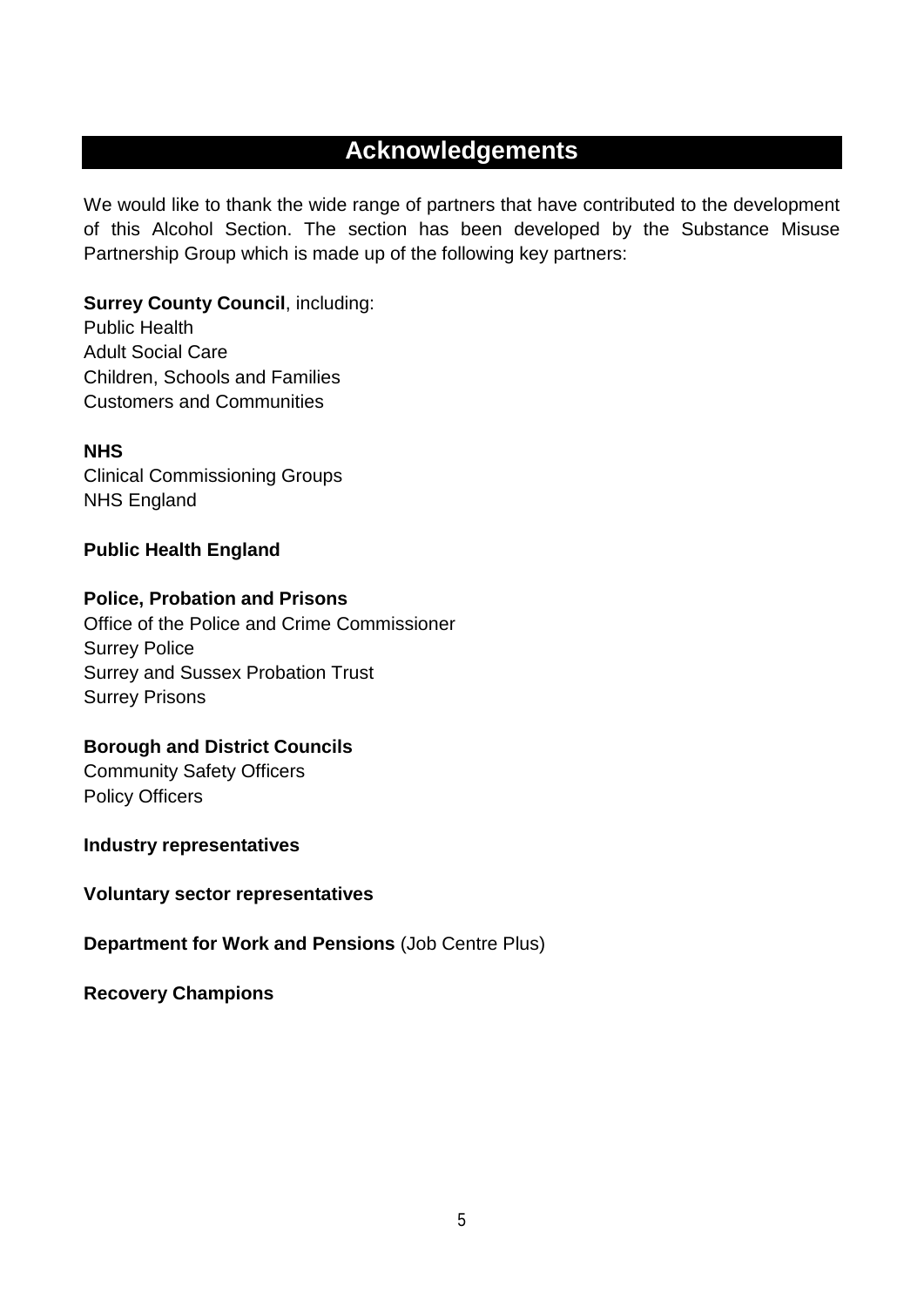# **1.0 Introduction**

When consumed within the recommended guidelines, alcohol can be beneficial to individuals and society, boosting the night time economy and facilitating social interactions and community cohesion. However, there are many people who are drinking too much, too often, resulting in year on year increases in the levels of alcohol-related health problems. In Surrey, a significant proportion of adults drink above recommended levels, contributing to social, economic and physical harm. The misuse of alcohol is therefore a concern to many of our public services including police, community safety, and social and mental health services which support individuals and families affected directly or indirectly by alcohol misuse. Furthermore, excessive alcohol consumption has a detrimental effect on local business due to sickness absence and lost productivity. Alcohol has therefore been highlighted by Surrey's Health and Wellbeing Board as a priority for action.

Our strategic approach to alcohol is set in the context of a society where both the availability and affordability of alcohol has recently reached an all time high. We therefore recognise that building and maintaining effective partnerships is fundamental to achieving a multi-faceted approach to supporting responsible alcohol consumption. This document builds on the successes achieved by a wide range of key stakeholders since 2009. The Substance Misuse strategy is owned and delivered by Surrey Substance Misuse Partnership ensuring all key partners are engaged. The strategy provides a framework for how the Substance Misuse Partnership will work with their partner agencies to implement innovative, evidence-based initiatives in order to respond to the needs of Surrey's residents, families and communities and tackle the inequalities caused by substance and alcohol misuse.

Our aim is to prevent and reduce the harm caused by alcohol to individuals, families and communities within Surrey. We will achieve our aim through activity across three strategic themes:

- **Prevention and Early Identification**
- **Treatment and Recovery**
- **Safer and Supportive Communities**

As a result of this we expect to see:

- $\triangleright$  Fewer alcohol related hospital admissions
- $\triangleright$  More people drinking in line with the recommended limits
- $\triangleright$  More front line health and social care staff trained to provide brief advice
- $\triangleright$  More people entering and successfully completing alcohol treatment
- $\triangleright$  A reduction in alcohol related crime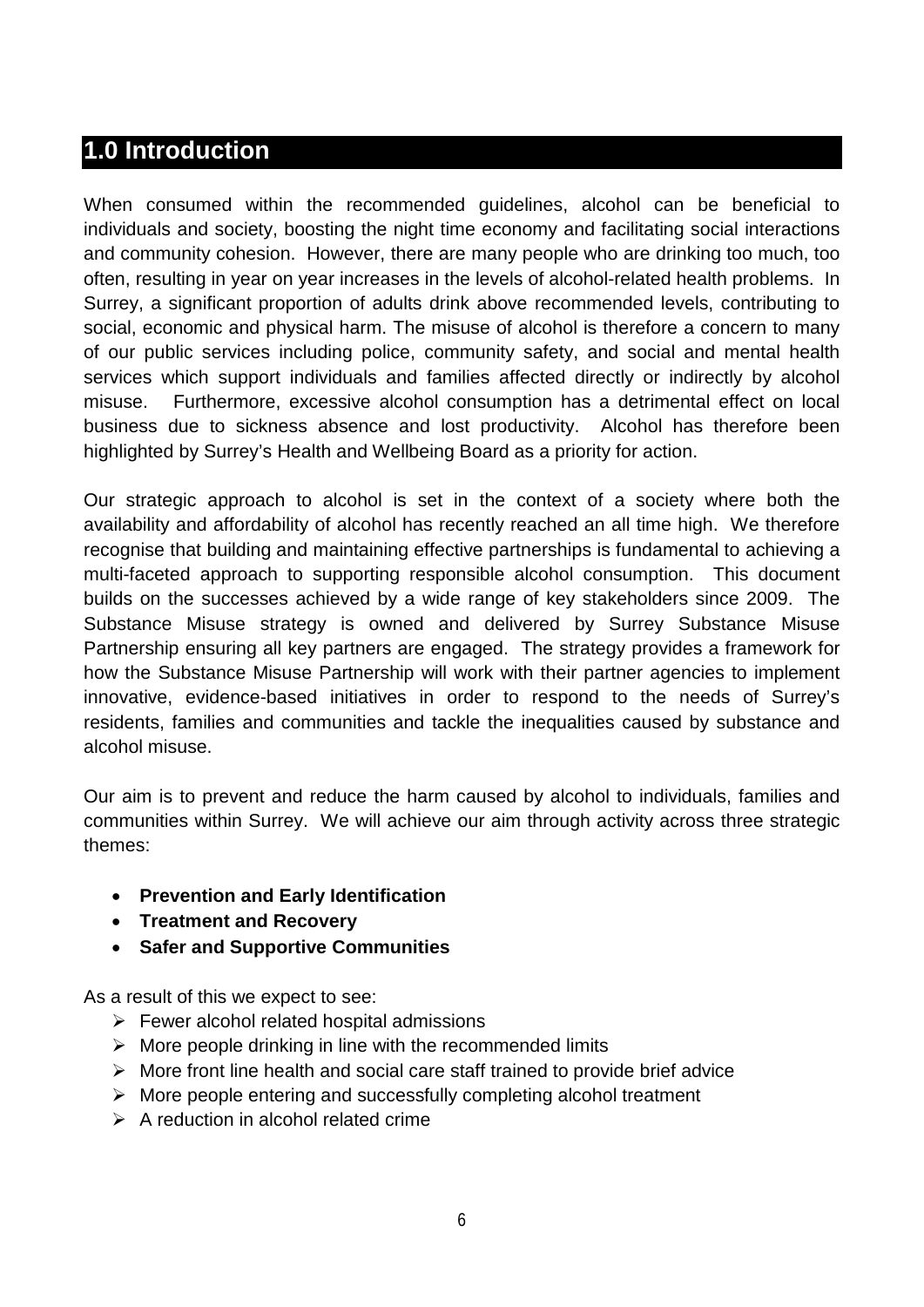# **2.0 What is Alcohol Misuse?**

Alcohol misuse means drinking excessively or more than the recommended limits for alcohol consumption. In the UK, the Department of Health has categorised types of drinking by level of risk, as shown in Table 1. One alcohol unit is equal to 10ml (in volume) or 8g (in weight) of pure alcohol. While it is not possible to say that drinking alcohol is absolutely safe, by keeping within the recommended guidelines, there is only a low risk of harm in most circumstances.

|                                     | <b>MEN</b>                                                                                                                                                         | <b>WOMEN</b>                                                                        |
|-------------------------------------|--------------------------------------------------------------------------------------------------------------------------------------------------------------------|-------------------------------------------------------------------------------------|
| <b>Lower Risk</b>                   | Less than 14 units a week<br>spread evenly across 3 or more days.                                                                                                  | Less than 14 units a week<br>spread evenly across 3 or more days.                   |
| <b>Increasing Risk</b>              | 15-49 units per week.                                                                                                                                              | 15-34 units per week.                                                               |
| <b>Higher Risk</b>                  | More than 50 units per week (or more<br>than 8 units per day on a regular basis                                                                                    | More than 35 units per week<br>(or more than 6 units per day)<br>on a regular basis |
| <b>Binge Drinking</b>               | Consuming more than twice the lower<br>risk levels in one day (> 8 units)                                                                                          | Consuming more than twice the lower<br>risk levels in one day (>6 units)            |
| <b>Alcohol</b><br><b>Dependence</b> | Drinking behaviour characterised by an inner drive to consume alcohol,<br>continued drinking despite harm and commonly withdrawal symptoms on<br>stopping drinking |                                                                                     |

#### **Table 1 Categories of drinking as defined by Department of Health**[2](#page-30-1)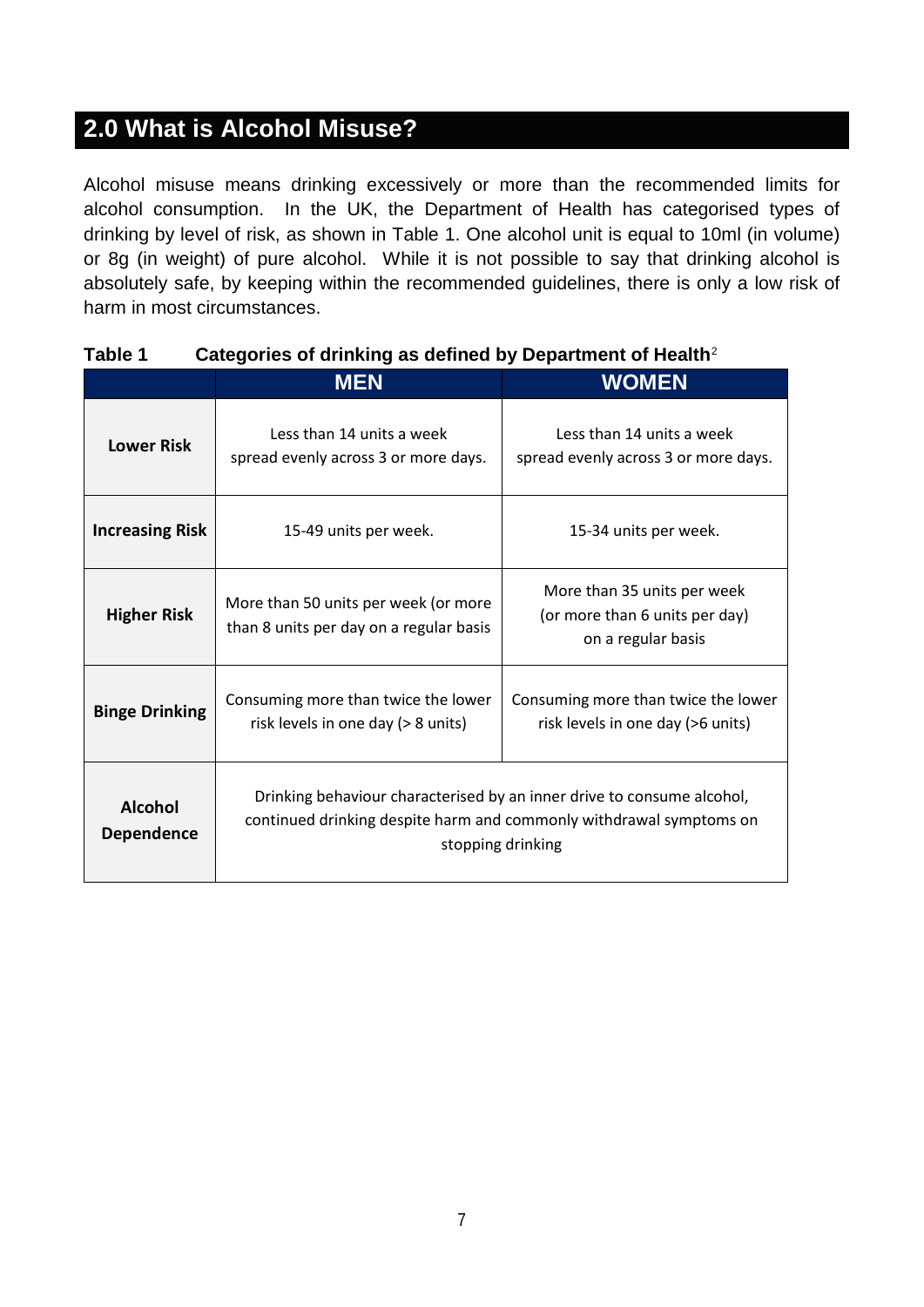In January 2016, the Chief Medical Officer issued the following alcohol guidelines for men and women:

- You are safest not to drink regularly more than 14 units per week, to keep health risks from drinking alcohol to a low level.
- If you do drink as much as 14 units per week, it is best to spread this evenly over 3 days or more. If you have one or two heavy drinking sessions, you increase your risks of death from long term illnesses and from accidents and injuries.
- The risk of developing a range of illnesses (including, for example, cancers of the mouth, throat and breast) increases with any amount you drink on a regular basis.
- If you wish to cut down the amount you're drinking, a good way to help achieve this is to have several drink-free days each week.

#### **Alcohol Units**

One problem with the national guidance on alcohol units is that many people are unaware of what a unit of alcohol is, how it translates into drinks and therefore how many units they consume. Also the alcohol by volume (ABV) or strength of alcohol influences the number of alcohol units in different drinks. The images below show some common drinks and the number of alcohol units typically contained in each:

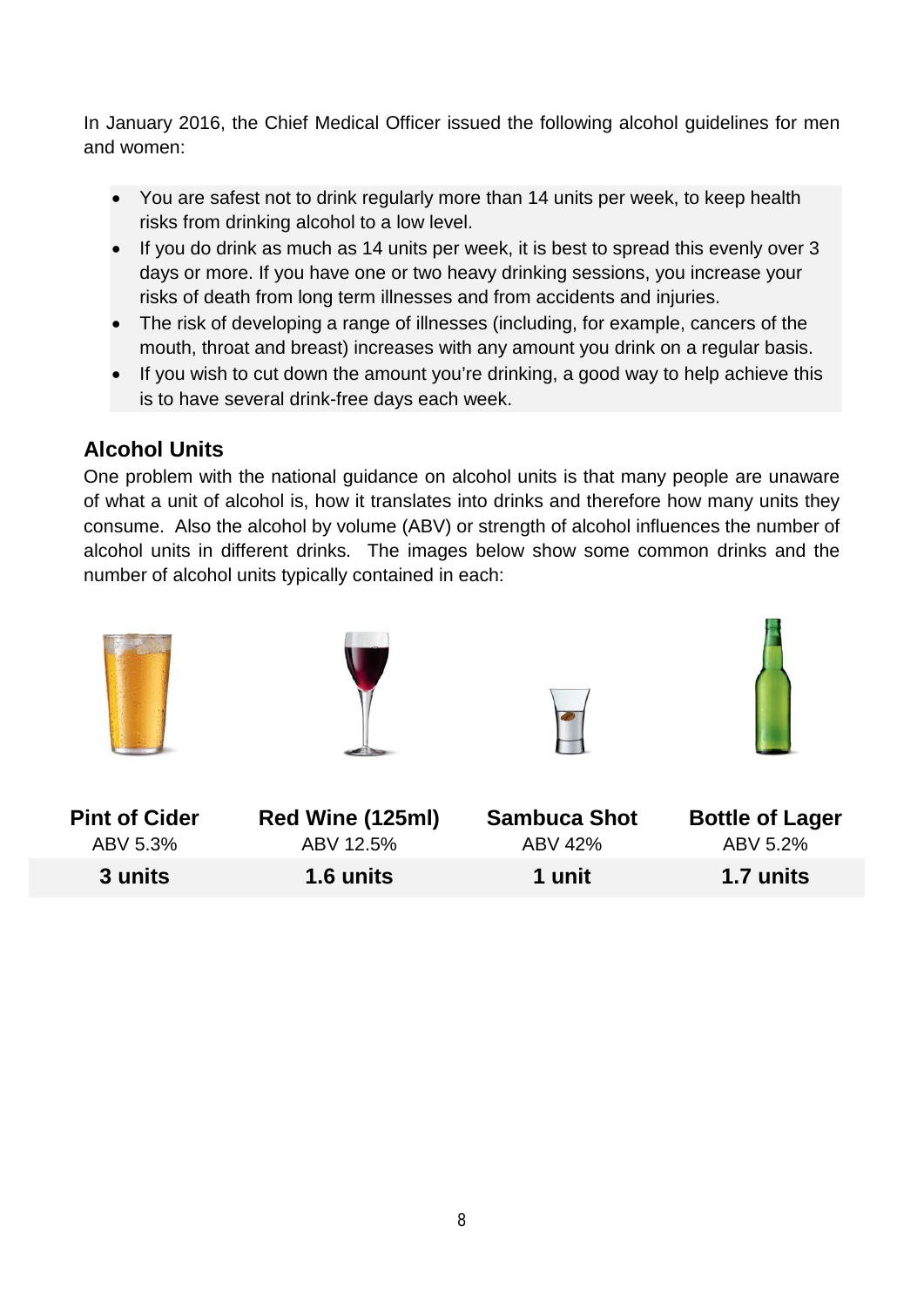# **3.0 Alcohol Misuse in Surrey**

#### **3.1 Alcohol Misuse in Adults**

Since there is limited data available on drinking behaviour, Public Health England (PHE) produce synthetic/modelled estimates for the UK. In Surrey, the estimated prevalence of people drinking at increasing risk and higher risk drinkers is 28% which is similar to national levels. [1](#page-3-0) Increasing risk drinking and higher risk drinking are most common in people aged 25-64.<sup>[3](#page-30-2)</sup> Increasing risk drinking tends to be associated with affluence and it is thought that the biggest driver for changes in levels of increasing risk drinking nationally is the consumption of wine in more affluent subgroups of the population. In contrast, higher risk drinking and binge drinking are associated with deprivation and binge drinking is more common in younger adults (16-24yr olds). National data on drinking suggests that there has been a significant increase in drinking within the home in considerably in recent years.<sup>[5](#page-30-4)</sup> In Surrey, it is those aged 35 years and over that present at hospital with alcohol-related health problems, as a result of drinking at increasing and higher risk levels for a sustained period of time. [6](#page-30-5)

#### **DrinkCoach Surrey**

DrinkCoach is a preventative and early intervention approach to addressing excess alcohol use in Surrey.

#### **DrinkCoach Alcohol Test**

DrinkCoach Alcohol Test is an online tool which allows people to assess their alcohol use. The s[i](#page-8-0)te was launched in April 2015. Surrey data from 2018 indicates:

- There are approximately 760 website visits a month.
- 43% of people who visit the site complete the alcohol assessment
- 85% of those who complete the alcohol assessment are positive (ie drinking above recommended levels).
- Around 50% of users are male and 50% are female

<u>.</u>

<span id="page-8-0"></span><sup>&</sup>lt;sup>i</sup> Year to date averages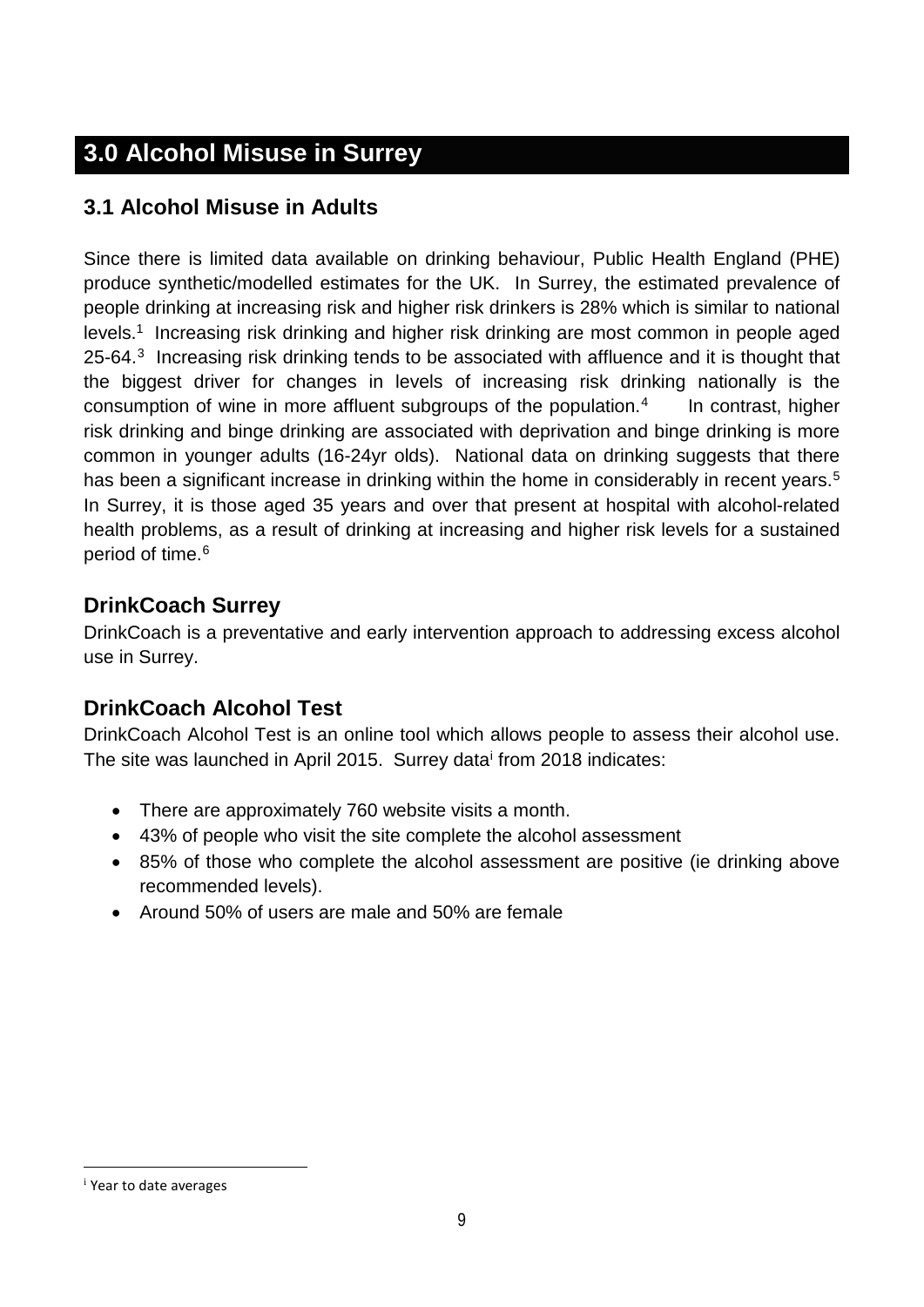

#### **DrinkCoach Alcohol Test - User Drinking Risk Levels (2018)**

#### **DrinkCoach Online Coaching**

DrinkCoach Online Coaching is a pilot online service providing online alcohol support to Surrey residents aged 18 years and over who are drinking at increasing and higher risk levels and want support to reduce their alcohol intake. People who meet the eligibility criteria can access up to six 30 minute sessions with an alcohol specialist via Skype. Sessions can be booked by visiting the Healthy Surrey website.

#### **Specialist Alcohol Treatment**

The level of risk for an individual is assessed and a variety of interventions are delivered depending on the needs of the person. Structured treatment refers to specialised alcohol misuse treatment and care that is co-ordinated and planned. The specialist substance misuse treatment system in Surrey offers a range of interventions to individuals drinking at higher risk levels with complex needs and those individuals who are alcohol dependent. Around 0.89% of the adult population in Surrey (n=7,773) are estimated to be moderately to severely alcohol. In 2017-18 there were approximately 1670 clients recorded in structured treatment for alcohol<sup>[ii](#page-9-0)</sup> in 2013-14.<sup>[7,](#page-30-6)[8](#page-30-7)</sup>

<span id="page-9-0"></span>ii Full year data. Includes alcohol only and alcohol non-opiate clients <u>.</u>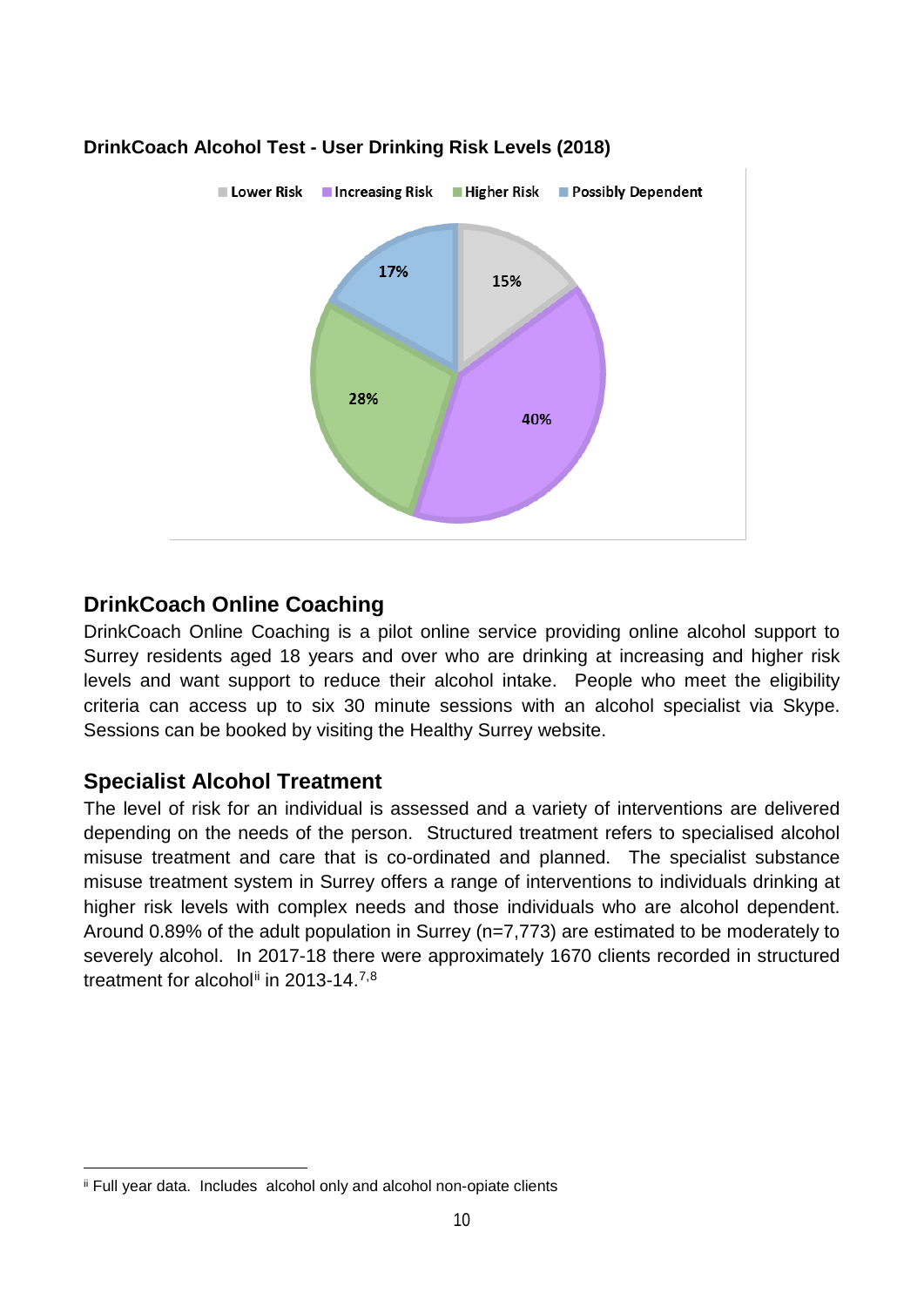#### **3.2 Alcohol Misuse in Children & Young People**

There is clear evidence that children who start drinking at an early age are more likely to develop alcohol problems in adolescence and adulthood, and that those who begin drinking before age 13 are at the greatest risk of alcohol misuse later in life.<sup>9</sup> Evidence also shows that drinking before the age of 14 is associated with increased health risks, engagement in risk taking behaviours such as underage sex, having more sexual partners, use of drugs/substances, and involvement in violence and risky driving behaviours. Consequently, alcohol use at this age can result in teenage pregnancy, crime and disorder, and employment problems. Heavy drinking during adolescence may also affect normal brain functioning during adulthood. Parents and carers need to be aware of the relationship between their own drinking behaviour and alcohol use in their children.<sup>[10](#page-30-9)</sup>

While there is limited data on drinking behaviour among children and young people in Surrey, a survey in 2012-13 suggests there has been an increase in the number of secondary school children in Surrey reporting to have had an alcoholic drink.<sup>[11](#page-30-10)</sup> The results also indicated that the most popular ways of obtaining alcohol was from parents (49%), friends (38%) and from home (25%). More recent information from the Health Related Behaviour Questionnaire 2015 showed that 88% of primary school pupils aged 10-11 years (n=1,137) reported that they did not drink alcohol, compared with 54% of secondary school pupils aged [12](#page-30-11)-15 years ( $n=2,125$ ).<sup>12</sup> 4% of primary school pupils and 12% of secondary school pupils had consumed an alcoholic drink in the 7 days before the survey, with 10% of primary and 57% of secondary school children reporting that when they do drink alcohol their parents 'always' know. In addition, 49% of secondary pupils responded that they would know where to go if they wanted information or support about alcohol or drugs, while 19% said they wouldn't know where to go. These results reiterate the need to educate young people and their parents on the risks associated with underage drinking and the need to ensure young people know where to access information, help and support in relation to alcohol.

With regard to specialist alcohol treatment, Surrey data indicates that 56% (n=206) of clients aged under 18 within Substance Misuse Services were in treatment for alcohol[iii](#page-10-0). This compares with 55% ( $n=19,298$ ) nationally.<sup>[13](#page-30-12)</sup>

#### **3.3 Alcohol and Families**

Parents and carers are the biggest single influence on outcomes for children and young people. [14](#page-30-13) A positive parenting experience enables children to develop good emotional wellbeing and positive resilience through - a supportive and caring family; a safe and secure home; engaged parenting; promotion of tolerance and good behaviour; and promotion of optimism and positivity.[15](#page-30-14) Conversely, poor parenting contributes to poorer

<span id="page-10-0"></span>iii Alcohol cited as 1st, 2nd or 3<sup>rd</sup> drug of choice in any episode in the year -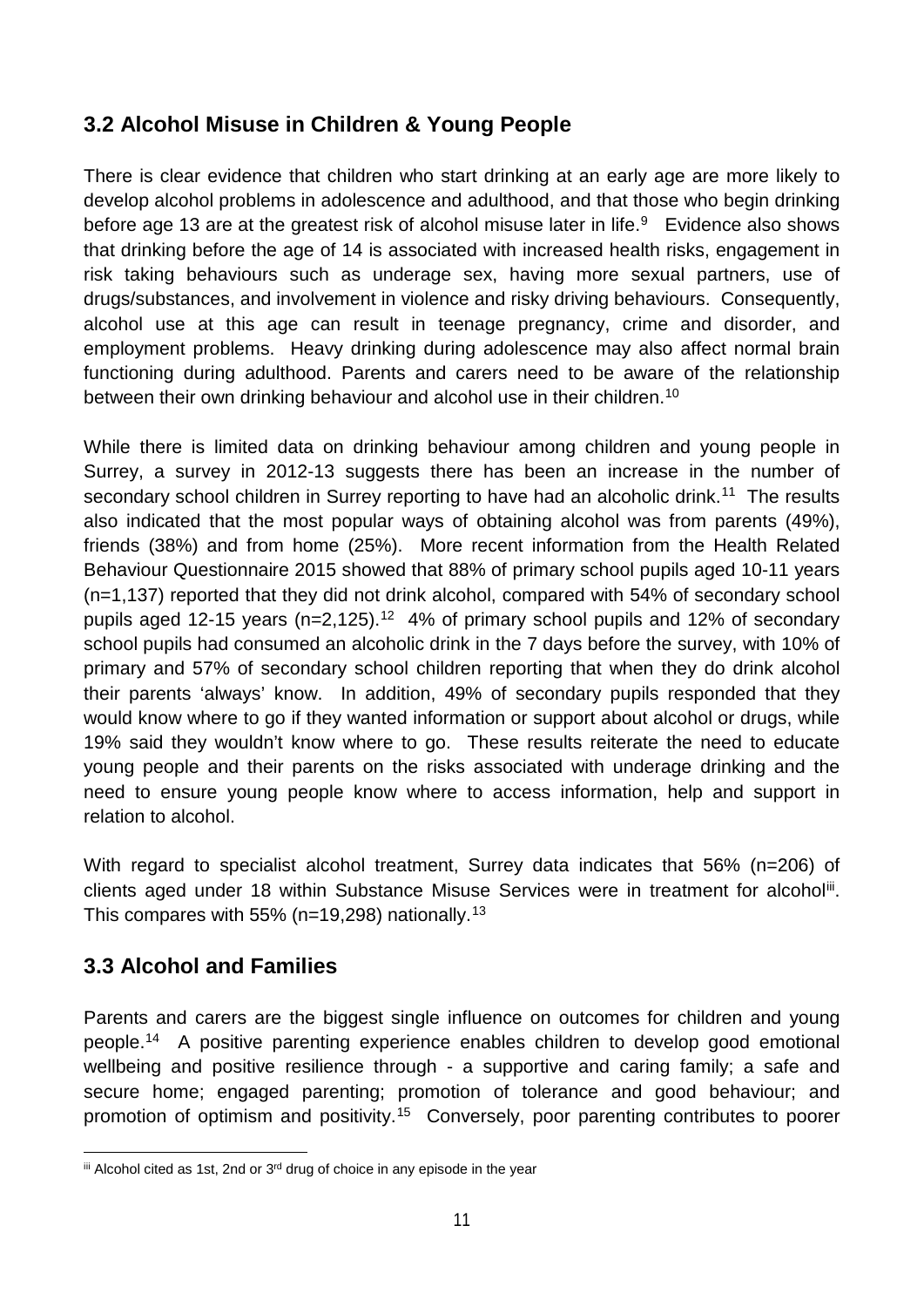health, cognitive, emotional, educational and social outcomes among children and is also linked to child substance misuse related issues.

The quality of parenting may be compromised for particular groups of children, such as Looked After Children, Children in Need and Young People Leaving Care and those identified through the Family Support Programme. These groups of children may be at higher risk of childhood abuse, neglect, and exposure to other traumatic stressors known as Adverse Childhood Experiences (ACEs) and, as a result, more likely to develop alcohol and substance misuse issues. [16](#page-30-15)

Parental alcohol or substance misuse can cause significant harm to foetal and child development leading to Fetal Alcohol Spectrum Disorders (FASD). FASD is associated with a multitude of long-term physical, cognitive and behavioural problems, including brain damage, facial deformities, intellectual disabilities, physical and emotional developmental problems, memory and attention disorders. [17](#page-30-16) Mental illness and drug and alcohol dependency may also develop as additional complications.

Alcohol misuse also increases the risk of parents becoming less loving, nurturing, caring, consistent or predictable which can negatively impact on a child's development. Children and young people may suffer a range of short and long-term problems as a result of living with a parent that has an alcohol problem including anti-social behaviour, emotional problems, poor school performance, poor relational development and alcohol and substance misuse.<sup>[18](#page-30-17)</sup>

<span id="page-11-0"></span>In 2013-14, 53% all adults (n=536) in treatment for substance misuse (including alcohol) were parents.<sup>[19](#page-30-18)</sup> In addition, issues of parental alcohol misuse were recorded in 16% (n=197) of children on a Child Protection Plan at any one time between July and December in [20](#page-31-0)13.<sup>20</sup> Since over 25% of adults in Surrey that drink, do so above recommended levels, many children and young people are at risk of being affected by parental alcohol misuse in our county.

#### **3.4 Alcohol and Health**

Excessive consumption of alcohol significantly increases risk to long-term health. Alcohol is associated with more than forty serious medical conditions, including liver disease and mouth, bowel and breast cancer and is one of the major preventable causes of death in England.<sup>21</sup> In particular, liver disease, to which alcohol is a major contributor, is the only major cause of death still increasing year on year.<sup>22</sup>

#### **Alcohol-Related Hospital Admissions in Surrey**

Alcohol-related hospital admissions in Surrey have more than doubled since 2002.<sup>1</sup> This upward trend is evident across the region and the country as a whole, although the rate of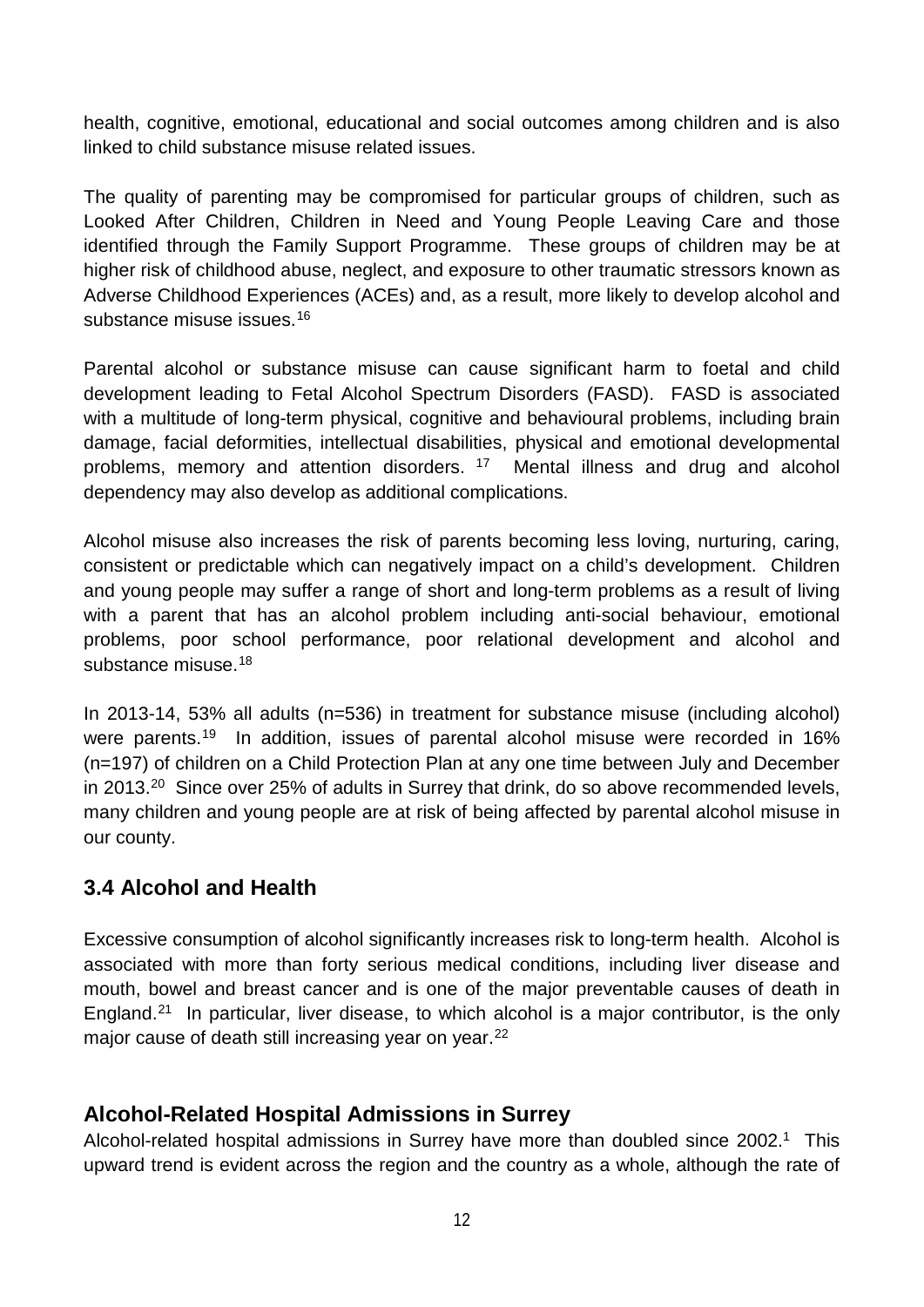increase has slowed since 2010. The rate of alcohol-related hospital admissions in Surrey has been comparable to the regional rate over the last decade, but lower than the national rate.<sup>1</sup> In addition, admissions to hospital due to alcohol in those aged under 18 in Surrey are significantly lower than in England.

The most common reason for alcohol-related hospital admissions in both men and women in Surrey is hypertensive diseases.<sup>23</sup> The second most common reason of alcohol-related hospital admissions is mental and behavioural disorders. Surrey's Joint Strategic Needs Assessment (JSNA) on alcohol provides a full analysis of data on alcohol-related and alcohol-specific hospital admissions, alcohol-specific mortality, and mortality from chronic liver disease. The data shows that there is no evidence of significant variation between boroughs and districts in Surrey for any of these indicators, with the exception of alcoholrelated hospital admissions.

#### **Alcohol & Mental Health**

Alcohol has a role in a number of conditions including anxiety, depression, psychiatric disorders and suicide.[24](#page-31-4) Many people drink alcohol to help them cope with emotions or situations that they would otherwise find difficult to manage, and evidence shows that those who consume high amounts of alcohol are vulnerable to higher levels of mental ill health.<sup>25</sup> Alcohol misuse and mental ill health often co-exist (known as dual diagnosis) and some people use alcohol as a form of self-medicating to cope with symptoms of mental illness.

<span id="page-12-0"></span>Good mental health and lower levels of mental illness, however, are associated with reduced health risk behaviours, including reduced smoking, alcohol and substance misuse.<sup>26</sup> There is clear evidence that wellbeing and resilience – that is the capacity of individuals and communities to deal with stress and adversity – are linked to the prevention of mental ill health and consequently lower levels of alcohol and substance misuse[.26](#page-12-0) The development of good mental health, wellbeing and lifelong resilience to adversity is primarily dependent on positive parent–child or carer–child relationships which are fundamental to healthy emotional, social and cognitive development[.26](#page-12-0)

In Surrey, there is limited data on the prevalence of alcohol misuse among those with mental ill health, however 26.8% of clients in treatment for alcohol misuse in 2017-18 were recorded as dual diagnosis[.19](#page-11-0) Moreover, qualitative feedback from the consultation on the strategy indicated there is a need to improve the identification and treatment of clients with alcohol and substance misuse within mental health services, and that there is a need to improve referral pathways between substance misuse and mental health service providers.

#### **3.5 Alcohol and Crime**

Alcohol consumption contributes to crime and disorder such as violent crime, domestic abuse and drink driving, and thus has an impact on public safety. Alcohol-related crime and social disorder is estimated to cost UK taxpayers £11bn per year.<sup>27</sup> In 2010-11, there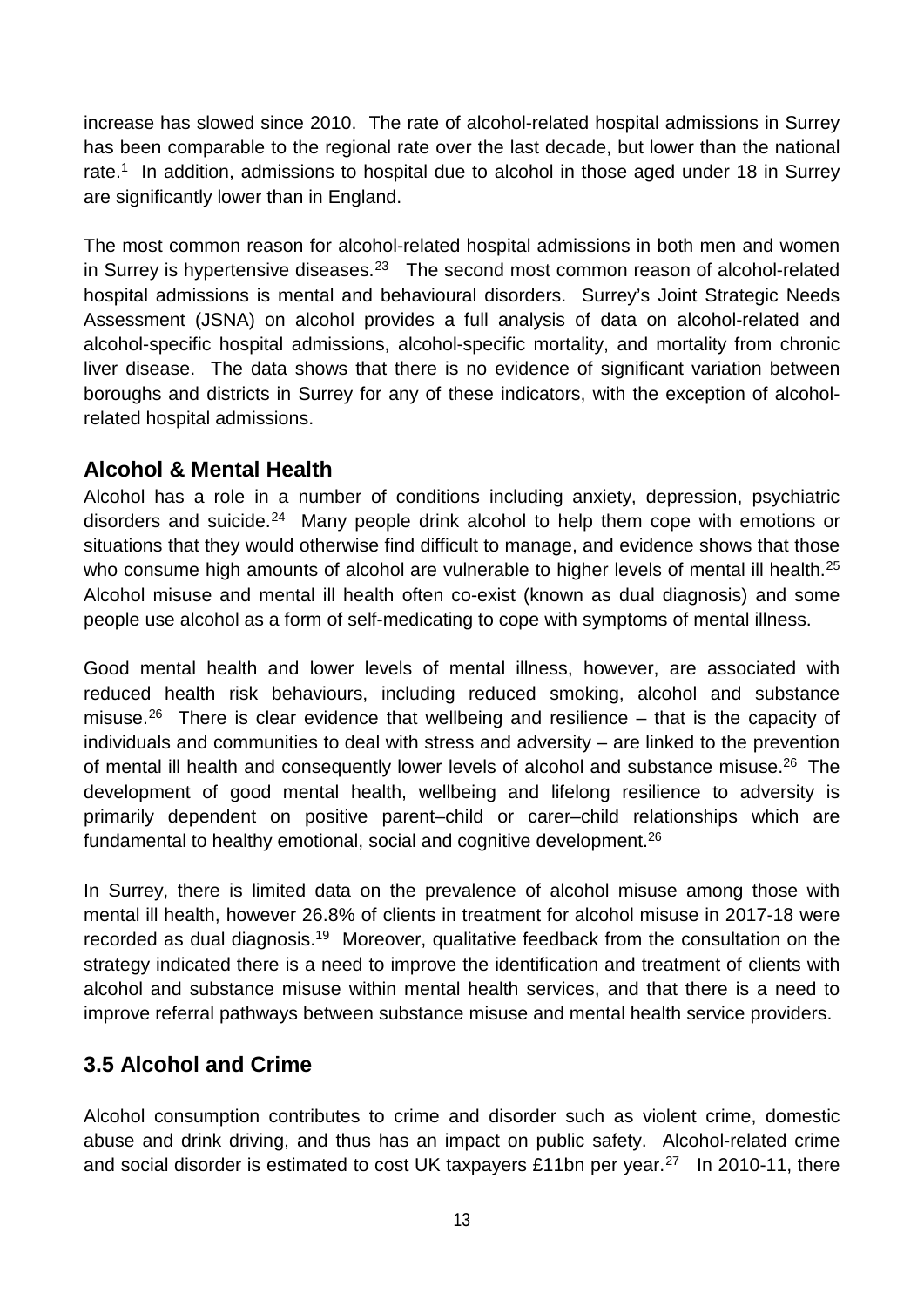were almost one million alcohol-related violent crimes and the British Crime Survey 2009- 10 revealed that victims believed the offender(s) to be under the influence of alcohol in half of all violent incidents.[28,](#page-31-8)[29](#page-31-9), [30](#page-31-10)

Pre-loading, which involves drinkers consuming alcohol in private settings prior to attending nightlife venues, has been found to significantly increase total alcohol consumption during a night out and also doubles the chance of being involved in violence.<sup>31</sup> Whereas, the rate of crime attributable to alcohol in Surrey is significantly lower than the rate regionally and nationally, it still impacts significantly on community safety and the public purse.

#### **Public Perception of Crime and Disorder**

Public concern about alcohol-related crime often relates to offences involving a combination of criminal damage offences, drunk and disorderly and other public order offences, often involving young males between 18 and 30 years of age, but increasingly involving young females.

Local data from Surrey County Council's Residents Survey over the last three years suggests that there has been a decrease in the percentage of people that perceive there to be a problem with drunk or rowdy behaviour in public places.<sup>32</sup>

#### **Alcohol & Domestic Abuse**

Increasing risk and higher risk drinking is a major contributor to the occurrence of intimate partner violence, with both victims and perpetrators at greater risk of substance and alcohol misuse. [33](#page-31-13) Female victims of domestic violence are up to fifteen times more likely to misuse alcohol and nine times more likely to misuse other drugs than women generally. $34$ Furthermore, domestic abuse, alcohol/substance misuse and mental ill health often co-exist as factors in the complex issues facing individuals, families, children and young people. The actual prevalence of domestic abuse is likely to be much higher than the reported incidents. [35](#page-31-15)

#### **Drink Driving**

While there was a 17% rise nationally in fatal drink-drive accidents between 2011 and 2012, the number of accidents in Surrey where at least one driver had a positive breath test has steadily declined since 2008.<sup>[36](#page-31-16)</sup>

#### **Alcohol Misuse among Prisoners**

Rates of alcohol misuse among prisoners are considerably higher than in the general population:[37](#page-31-17) With five prisons within its boundaries, there is a significant need in Surrey relating to alcohol misuse among those entering prison. A full set of recommendations on the commissioning of alcohol services within prisons can be found within the JSNA on Health of Prisoners.[38](#page-31-18)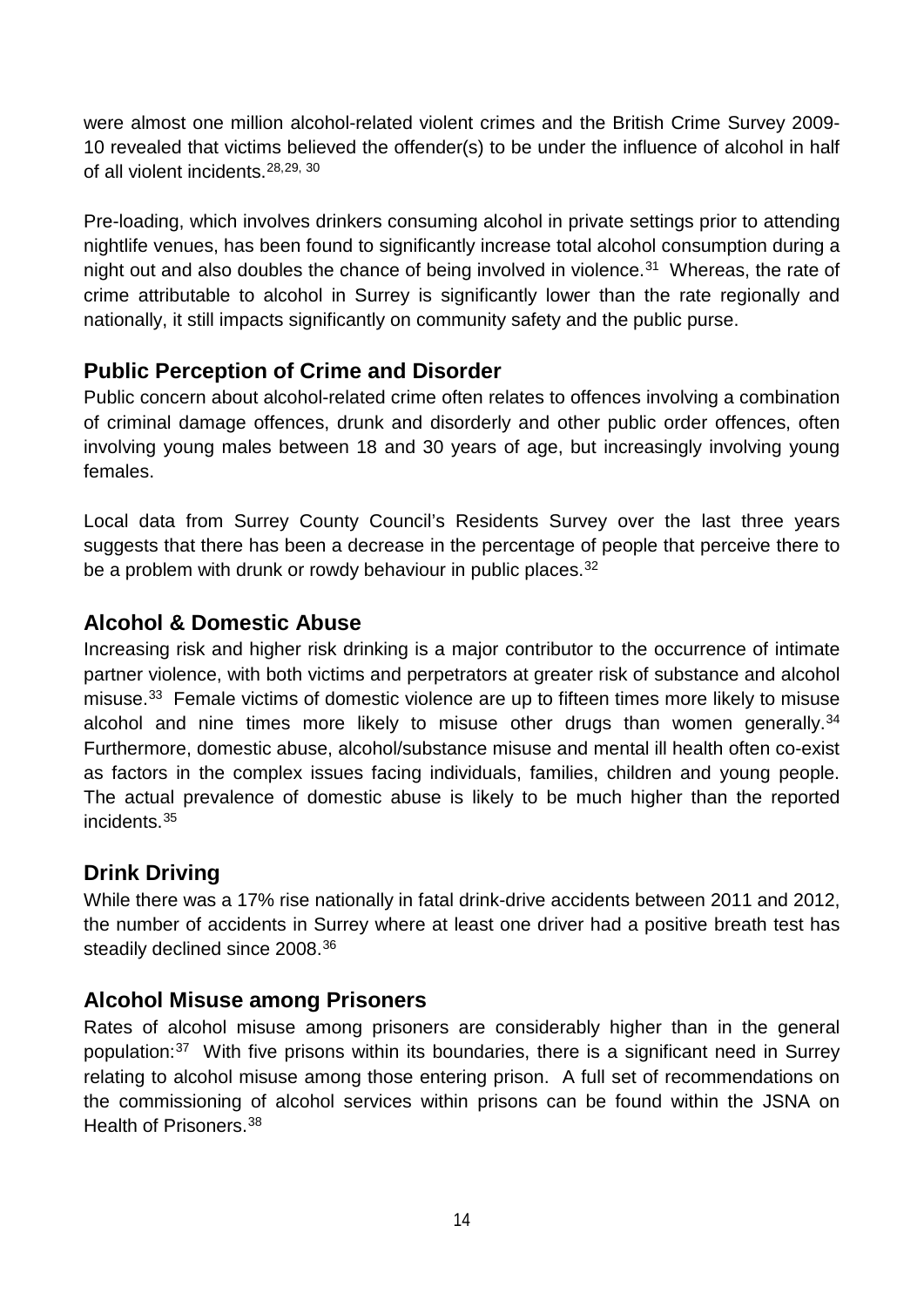#### **Alcohol & Homelessness**

<span id="page-14-0"></span>The links between substance misuse and homelessness are well established and drug and alcohol misuse can be both a cause and consequence of homelessness.<sup>[39](#page-31-19)</sup> Often those that become homeless have experienced traumatic and chaotic lives and consequently have a series of complex needs around mental health problems, drug and alcohol dependency and offending[.39](#page-14-0)

Alcohol-related mortality is also known to be high among homeless people with drug and alcohol abuse accounting for just over a third of all deaths in this group.<sup>40</sup> In Surrey, it is consistently recognised that it is a challenge to secure accommodation for single people and couples with complex problems including alcohol/drug use, mental health problems and a history of offending.[41](#page-31-20),[42,](#page-31-21)[43](#page-31-22)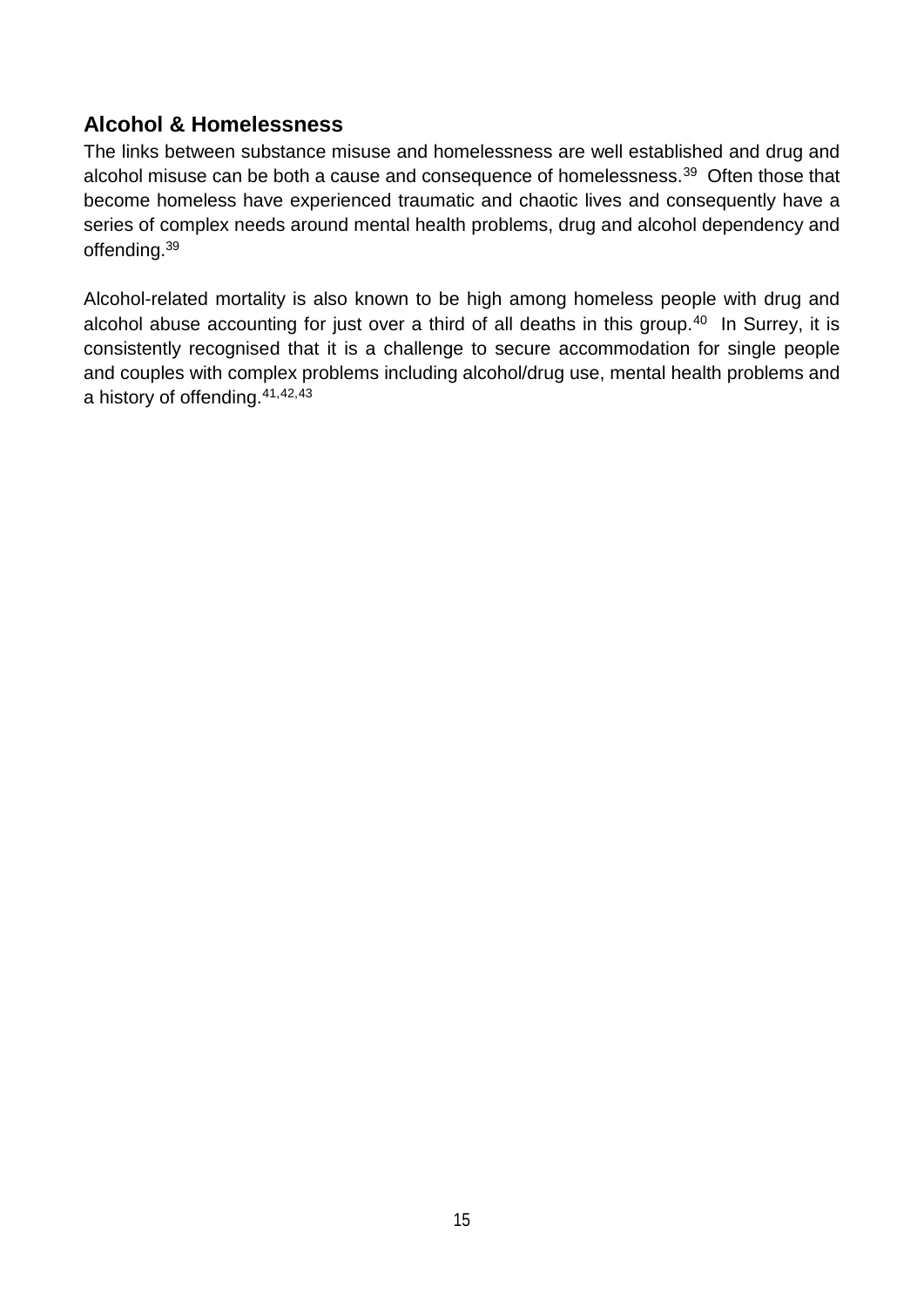#### **3.6 Alcohol and Inequalities**

Alcohol consumption is strongly linked to health, social and economic inequalities:

- People who are employed are more likely to drink alcohol than their unemployed counterparts. They are also more likely to drink to increasing risk and higher risk levels. [44](#page-31-23)
- Those on the highest income bracket are more likely to drink alcohol than those on lower incomes. They are also more likely to drink more frequently and above recommended limits.[45](#page-31-24)
- <span id="page-15-0"></span>• Despite this, the negative impact of alcohol on health disproportionately affects the unemployed, manual workers, and those on lower incomes - people from deprived groups experience far greater health harm from alcohol than those from higher socioeconomic groups[.45](#page-15-0)

In order to tackle these inequalities, this element of the strategy will need to address both the harm caused to individuals in the lower socioeconomic groups, as well as the harm to those in the highest socioeconomic groups. This will require targeting of alcohol-specific interventions and treatment at different sections of the populations, using the most effective approach appropriate to each group, while taking a universal approach towards the general population.

### **3.7 Financial Impact of Alcohol**

Alcohol-related harm is now estimated to cost society in England £21 billion annually.<sup>[46](#page-31-25)</sup> These costs can be broken down as follows:

- NHS costs, at about £3.5 billion per year (at 2009–10 costs)
- Alcohol-related crime, at £11 billion per year (at 2010–11 costs)
- Lost productivity due to alcohol, at about £7.3 billion per year (at 2009–10 costs, UK estimate)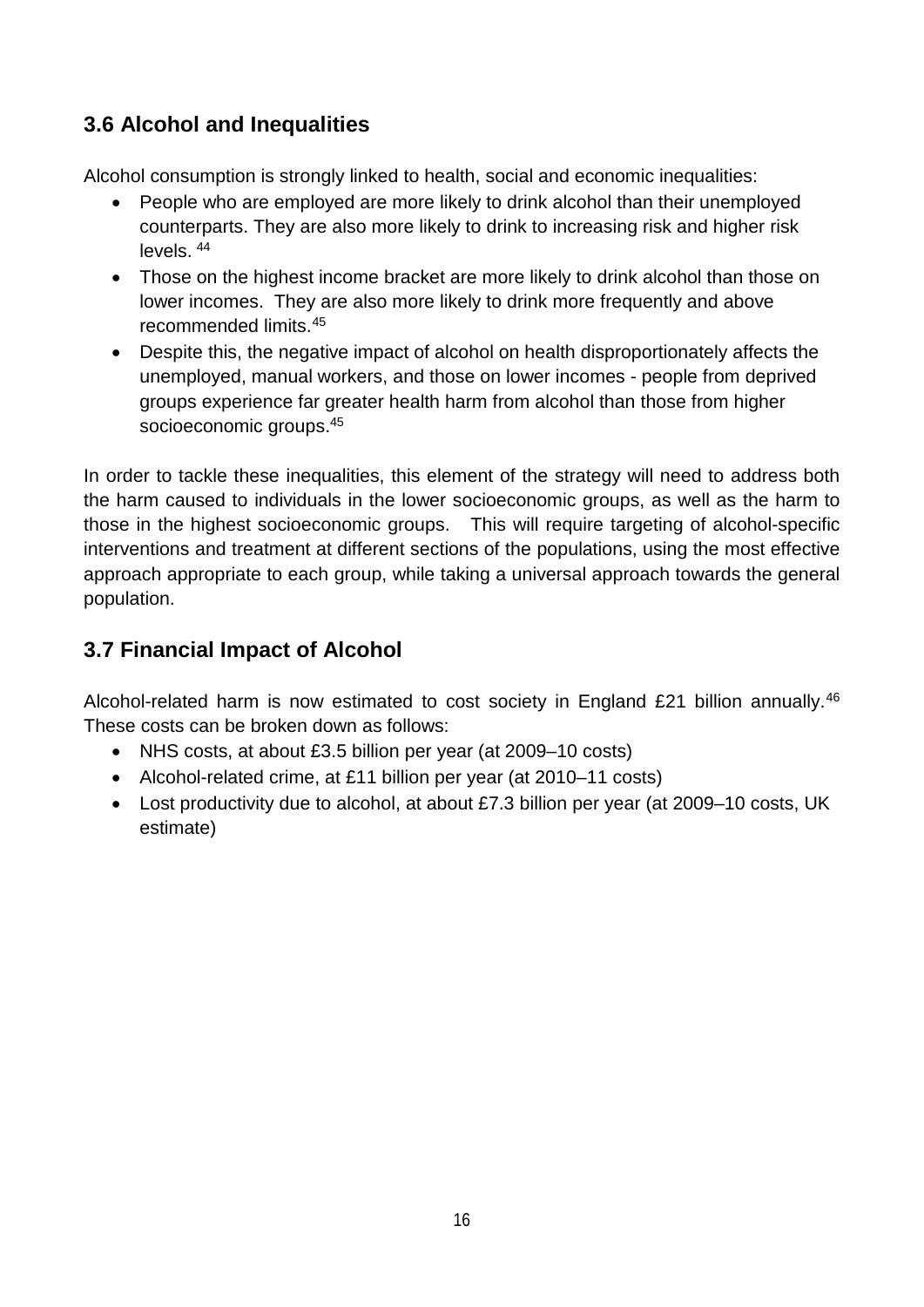# **4.0 National Context**

Nationally, alcohol misuse places a substantial burden on the NHS and other public services:

- Alcohol was a factor in almost 24,000 deaths in the UK in 2017
- Less than 20% of people in need of treatment for alcohol dependence are getting the support they need.
- Around 200,000 children in England live with an alcohol dependent parent.
- Alcohol costs the NHS an estimated £3.5 billion every year in England alone
- <span id="page-16-0"></span>• The total social cost of alcohol to society is estimated to be at least £21 billion each year.<sup>[47](#page-31-26)</sup>

#### **4.1 National Policy**

The last Government Alcohol Strategy was published March 2012. A new national alcohol strategy is expected to be published in 2019.

The Home Office Modern Crime Prevention Strategy (2016) identified alcohol as a key driver of crime and highlighted the importance of reducing the availability of alcohol, providing targeted treatment and brief advice, and prevention approaches that promote life skills and resilience.

#### **4.2 National Indicators and Key Guidance**

There are a number of relevant national indicators, guidance documents and key drivers for alcohol that have influenced the development of this strategy. These include indicators within the NHS and Public Health Outcomes Frameworks, Clinical Commissioning Group (CCG) Outcomes Indicators and targets, and national policy / strategy. Annex 1 outlines the National Institute of Clinical Excellence (NICE) guidance which relates to alcohol and which has been used to inform the strategy.

# **5.0 Local Context**

Alcohol-related harm affects many aspects of society and cuts across a number of agendas both within and outside Surrey County Council. The local context is therefore complex and action on alcohol needs to have a presence in a range of strategies and influence a number of partnership boards. Horizon scanning for both the drug and alcohol sections of this Substance Misuse Strategy is being published in an accompanying report. The document provides an overview of the key guidance drivers which align with the strategy and have influenced its development.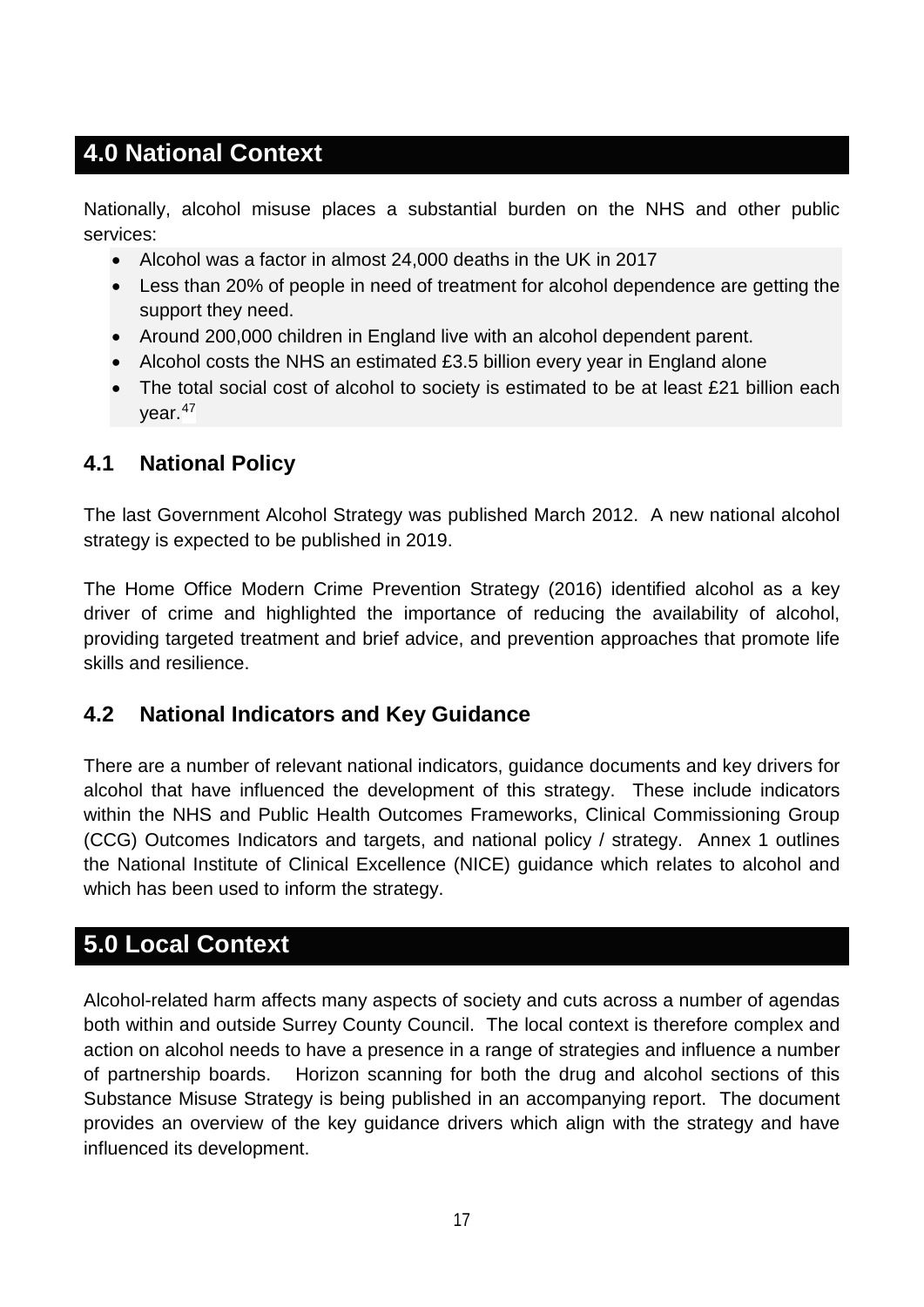# **6.0 The Evidence Base**

The National Institute of Health and Care Excellence (NICE) recognise that the most effective strategies are those which are delivered in partnership and take a multi-faceted approach towards influencing positive cultural, social, environmental and behaviour change.[48](#page-31-27) In addition, the Department of Health has identified seven High Impact Changes which, if undertaken by NHS and local government, have the greatest impact on health commissioned outcomes for reducing alcohol-related harm. [49](#page-31-28)

The emphasis should be on collective responsibility towards promoting, preventing and protecting the population from harm and on addressing the underlying socio-economic and wider determinants of health and inequalities. For this reason, our strategic approach to alcohol is aligned with three key domains which encompass prevention, early identification, treatment, recovery, enforcement and regulation. Since the primary reason for the increase in alcohol-related harm within society is due to the increased availability and affordability of alcohol, long-term success at a local level will only be achieved if population measures to reduce the availability and affordability of alcohol are introduced on a national scale. Evidence indicating that this is the most effective approach to reducing alcohol harm is unequivocal.<sup>[50,](#page-31-29)[51](#page-31-30),[52](#page-31-31)</sup>

There is also clear evidence that investment in alcohol services and alcohol-specific interventions for adults is highly cost-effective and improves health outcomes. For every £1 spent on rigorous, evidence-based alcohol interventions, £3 is saved.<sup>47</sup> In addition, for every £1 invested in specialist alcohol treatment, £5 is saved on health, welfare and crime costs.

A summary of the best available evidence for each strategic theme is provided in the following section.

#### **6.1 Prevention and Early Identification**

#### **Adults**

Delivery of clear, consistent messages regarding alcohol is essential for prevention and education among adults. Universal and targeted alcohol campaigns are an integral part of increasing awareness of the risks of excess alcohol and promoting healthier attitudes towards drinking. For alcohol campaigns to be effective they must be part of a multifaceted strategy or policy delivered in partnership and should be informed by social marketing techniques reflecting local need. [53](#page-31-32)

<span id="page-17-0"></span>Identification and brief advice (IBA) has been shown to be one of the most effective approaches to helping people drinking at increasing and higher risk levels to reduce their drinking to lower risk.<sup>54</sup> Health and social care professionals have a key role in delivering such interventions and making referrals to specialist services. Where appropriate, IBA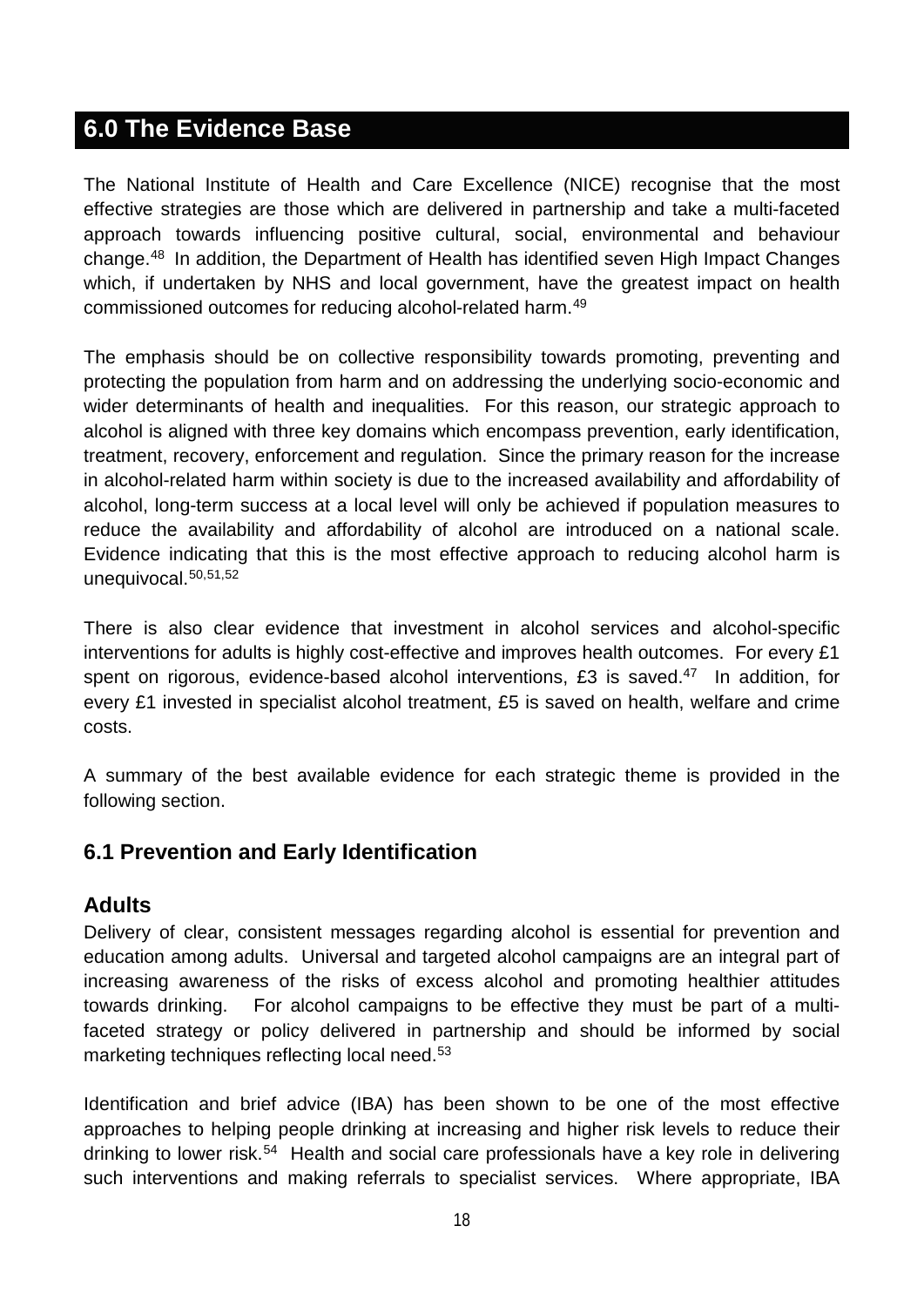should also be delivered in non-health settings such as within the criminal justice, community and voluntary sector.

#### **Children and Young People**

NICE recommends that a 'whole school approach' is taken to alcohol so that alcohol education is integrated within the Personal, Social and Health Education (PSHE). Teachers, school nurses and school counsellors should offer one-to-one brief advice on alcohol and provide referral to external services where appropriate.<sup>53</sup>

Children and young people (aged 10 to 15yrs) who are thought to be at risk from their use of alcohol should be given support by any professional with a safeguarding responsibility for children and young people and who regularly comes into contact with this age group. [53](#page-17-0) IBA should be delivered by health and social care, criminal justice and community and voluntary professionals in both NHS and non-NHS settings to young people aged 16 and 17[.53](#page-17-0)  Extended brief interventions should be delivered in both NHS and non-NHS settings to young people aged 16 and 17.<sup>53</sup>

#### **6.2 Treatment and Recovery**

#### **Adults**

<span id="page-18-1"></span>Alcohol treatment is highly cost effective and should involve a range of behavioural, psychological or pharmacological interventions delivered by specialist alcohol services, and complemented by mutual aid, such as Alcoholics Anonymous and SMART recovery groups. Interventions may or may not involve complete abstinence, but should depend on the patient's own goals, developed with the support of a specialist. <sup>[55](#page-31-34)</sup> Evidence shows the quality of treatment has an impact on recovery outcomes and should ideally be personcentred, optimistic, designed to help in a number of outcome domains, well-managed, and delivered by a skilled workforce. [56](#page-31-35)

#### <span id="page-18-0"></span>**Children and Young People**

Specialist drug and alcohol treatment for young people for under 18s is associated with reduced drug and alcohol consumption, reduced crime, reduced numbers not in education, employment or training (NEET), improved educational outcomes, and improved wellbeing.<sup>[57](#page-31-36)</sup> It is estimated that for every £1 for spent on young people's drug and alcohol treatment, between £4.66 and £8.38 is saved.

#### **Recovery**

Recovery has typically been described as a process which encompasses the overcoming of alcohol dependence, plus maximising of health, wellbeing, social integration and contribution to society[.56](#page-18-0) NICE recommends that all people seeking help for alcohol misuse should be given information on the value and availability of community support networks and self-help groups (for example, Alcoholics Anonymous or SMART Recovery) and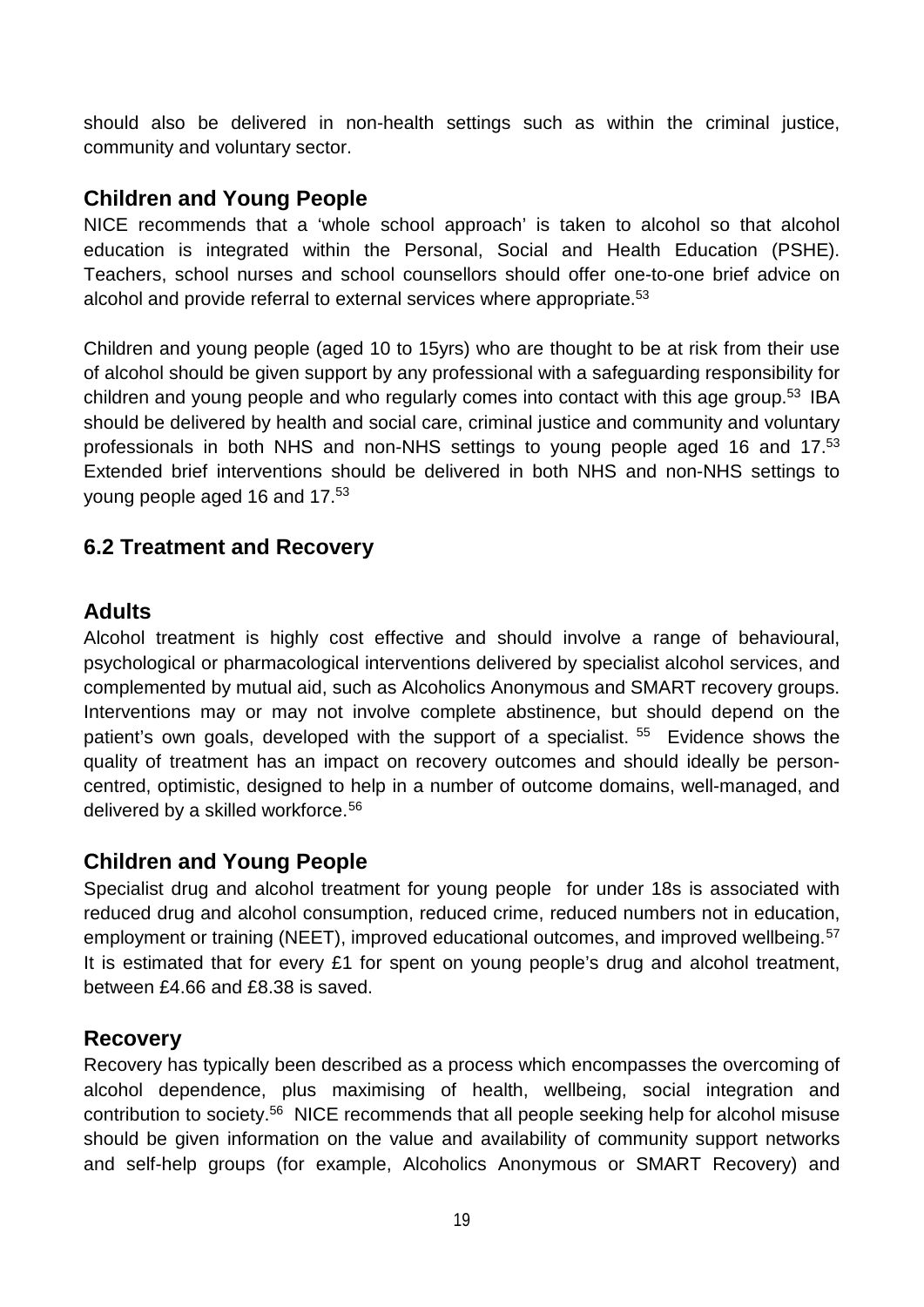encouraged to participate in community support networks and self-help groups by attending meetings and arranging support so that they can do so.<sup>55</sup>

#### **6.3 Safer and Supportive Communities**

#### **Minimum Unit Pricing**

Introduction of a national Minimum Unit Price (MUP) is recognised as one of the most effective interventions for reducing alcohol harm. Modelling shows that as price increases, alcohol-attributable hospital admissions and deaths, crime and unemployment reduce. [58](#page-31-37) For example, the introduction of a minimum price of 40p per unit has the following estimated effect:

| Percent change in consumption    | $-2.4%$    |
|----------------------------------|------------|
| Deaths per annum (full effect)   | $-1,190$   |
| Hospital admissions per annum    | $-39,000$  |
| Crimes per annum                 | $-10,000$  |
| Work absences - days per annum   | $-134,000$ |
| Unemployment - persons per annum | $-11,500$  |

Thus, there is substantial societal value associated with MUP policies. When accumulated over the 10 year period, many policies have estimated reductions in harm valued over £500m; a 40p MUP is valued at £4bn over 10 years.<sup>[53](#page-17-0)</sup>

#### **Alcohol Licensing**

Effective licensing is a key aspect of addressing alcohol harm and Public Health needs to contribute to the licensing process which seeks to control the overall availability of alcohol, as well as the effects of drunkenness. Public Health principles data and information should be incorporated into local Statements of Licensing Policies in order to ensure local partnerships consider public health in their licensing decisions. NICE recommends that resources are also made available to prevent under-age sales, sales to people who are intoxicated, proxy sales (that is the illegal purchase of alcohol for someone who is underage or intoxicated), and non-compliance with any other alcohol licence condition/ illegal imports of alcohol.<sup>53</sup>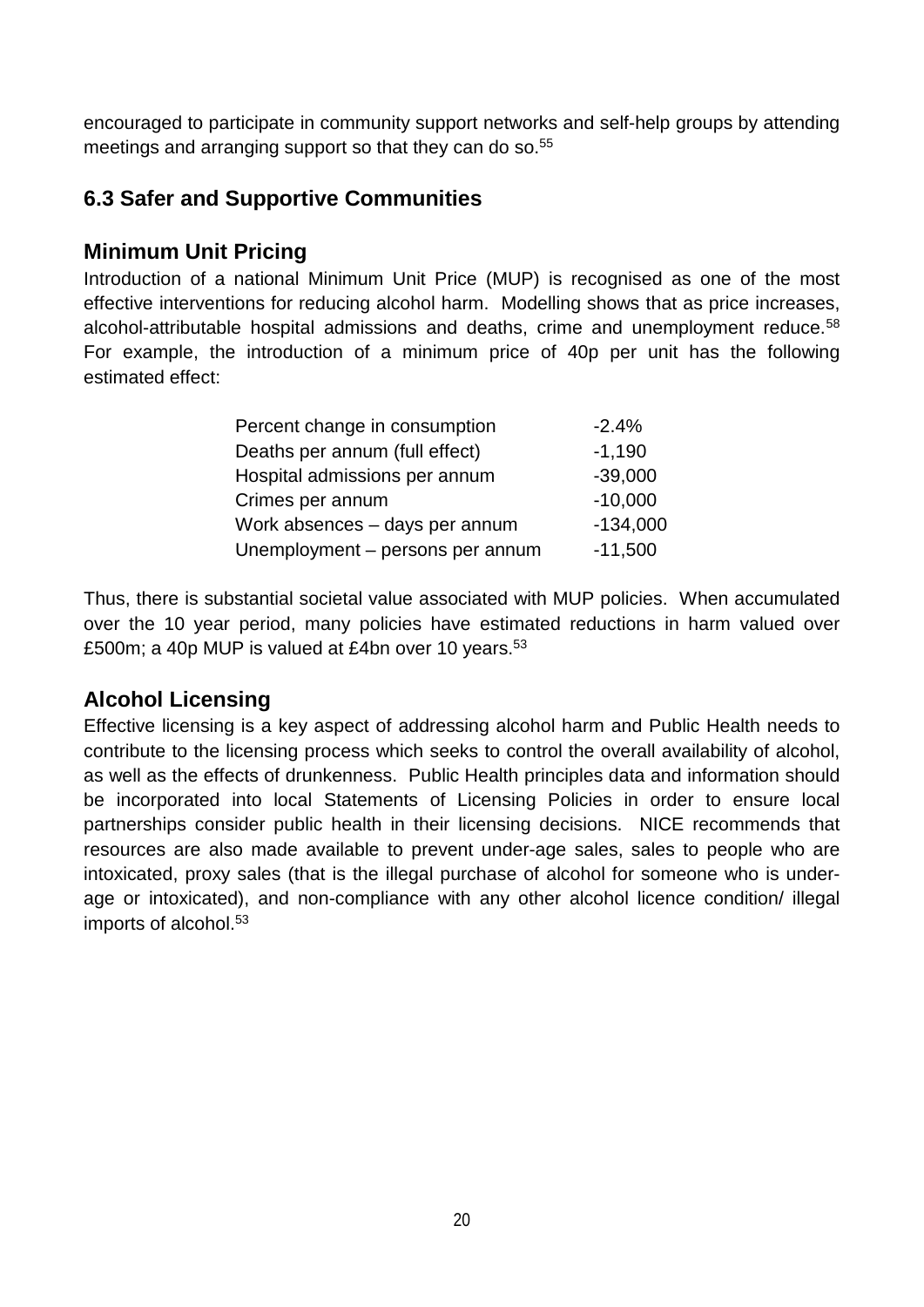# **7.0 Strategy into Action**

#### **7.1 Strategic Aim**

The overall aim of the alcohol strategy is to prevent and reduce the harm caused by alcohol to individuals, families and communities within Surrey.

#### **Indicators and Outcomes**

The following key indicators and outcomes will be used to measure the success of the strategy:

- An increase in deliver of alcohol screening and brief advice
- A reduction in alcohol-related hospital admissions
- A reduction in alcohol-related crime
- A reduction in the number of children and young people under the age of 18 reporting to drink alcohol
- An increase in the number of alcohol dependent patients who successfully complete treatment and do not represent for treatment within 6 months
- An increase in referrals from Accident and Emergency Departments to 10% of all referrals into young people treatment

#### **7.2 Strategic Themes and Objectives**

Based on the local epidemiological information and intelligence on needs, along with the national priorities and guidance on the most effective ways to reduce alcohol harm, the objectives have been aligned to the following three strategic themes:

#### **Prevention and Early Identification**

We aim to ensure that all children and young people receive alcohol education in school, and that parents and carers are supported to address drinking in children and young people. We will work to ensure that the risk of alcohol harm during pregnancy is communicated appropriately to all. We will promote healthy attitudes towards alcohol and encourage individuals to drink less through a range of prevention, education and health improvement methods. This will include highlighting the risks of excess alcohol and the benefits of drinking within the recommended limits, and empowering and enabling people to make an informed choice about their drinking behaviour. We will establish system-wide opportunistic screening and brief advice in order to identify those drinking above recommended levels at an early stage and support them to reduce their drinking. In addition we will ensure those drinking at dependent levels are identified and referred to specialist treatment services.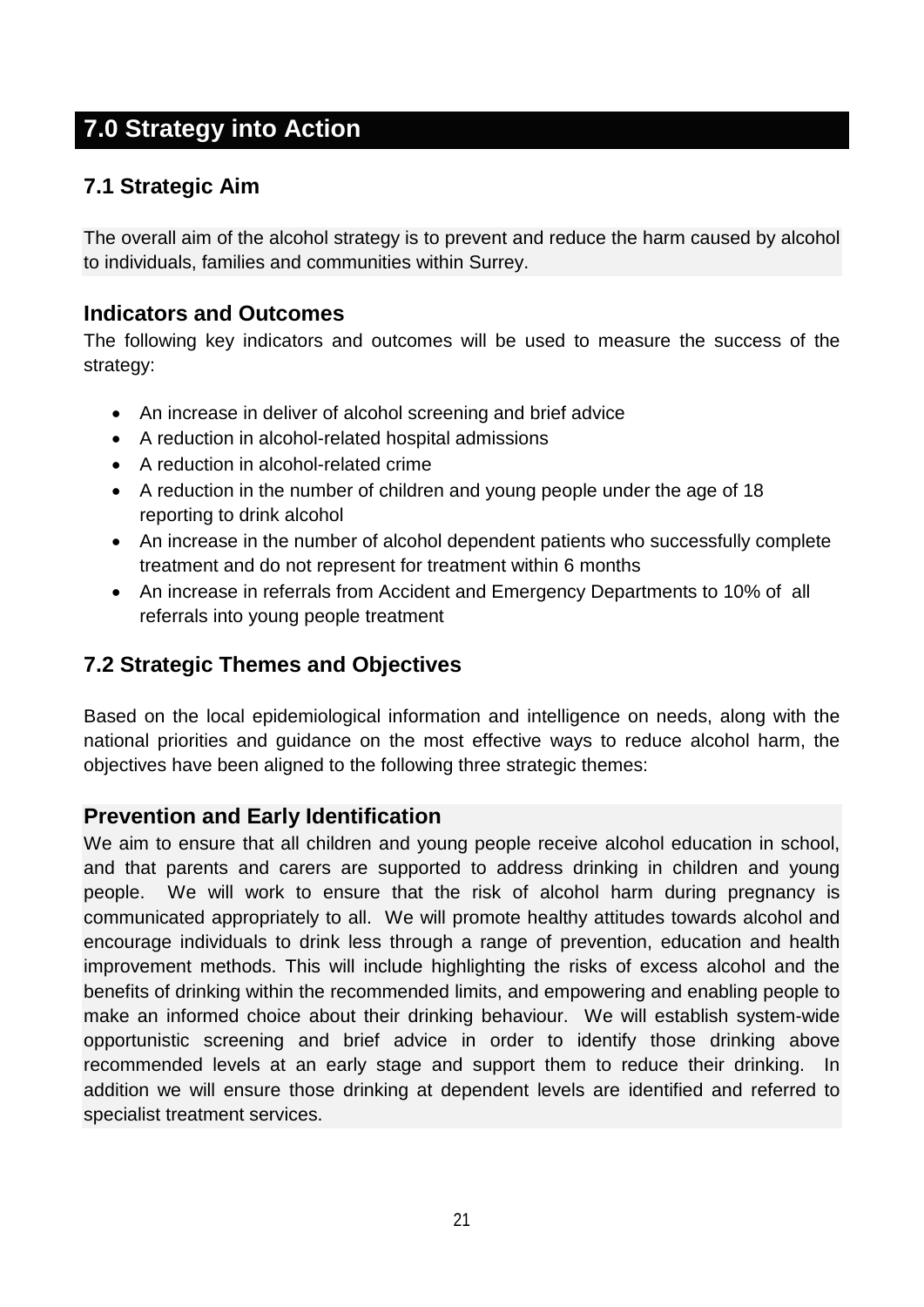#### **Objectives**

- To deliver an annual alcohol campaign targeted at our priority groups and most vulnerable individuals and communities, and which supports national campaign messages where appropriate
- To ensure high quality information is available on drugs and alcohol
- To increase the number of people who receive alcohol identification and brief advice
- To increase and improve intelligence on alcohol use in children and young people
- To deliver universal alcohol education within Surrey schools and targeted support for schools in areas of greatest need
- To reduce the number of children who report drinking alcohol and being drunk

#### **Treatment and Recovery**

We will ensure that recovery-oriented specialist alcohol treatment is available and accessible to all who need it. We will work to increase the capacity of our treatment services and improve uptake and outcomes of those who engage by developing an Integrated Care Pathway for alcohol. We will ensure that those affected by alcohol misuse, including carers and family members, have access to health and social care services appropriate to their needs and will work in partnership to develop communities which foster recovery for those with alcohol dependence.

#### **Objectives**

- To increase availability of and access to specialist alcohol treatment services
- To increase the number of clients who successfully complete treatment
- To increase referrals made from hospitals and Accident and Emergency departments into treatment services for adults and young people
- To improve pathways between drug and alcohol, mental health and domestic abuse services
- To increase the number of prisoners who receive alcohol identification and brief advice and treatment

#### **Safer and Supportive Communities**

We will protect the public from the effects of alcohol-related criminal and anti-social behaviour through effective enforcement and regulation. We will create a safe environment in Surrey through responsible retailing and a targeted, proactive approach to community safety and alcohol licensing. We will target the prevention of under-age sales, sales to people who are intoxicated, proxy sales to minors, non-compliance with any other alcohol licence condition and illegal imports of alcohol. We will improve the planning and management of the night-time economy and work together to reduce alcohol-related violence within our town centres, neighbourhoods and homes.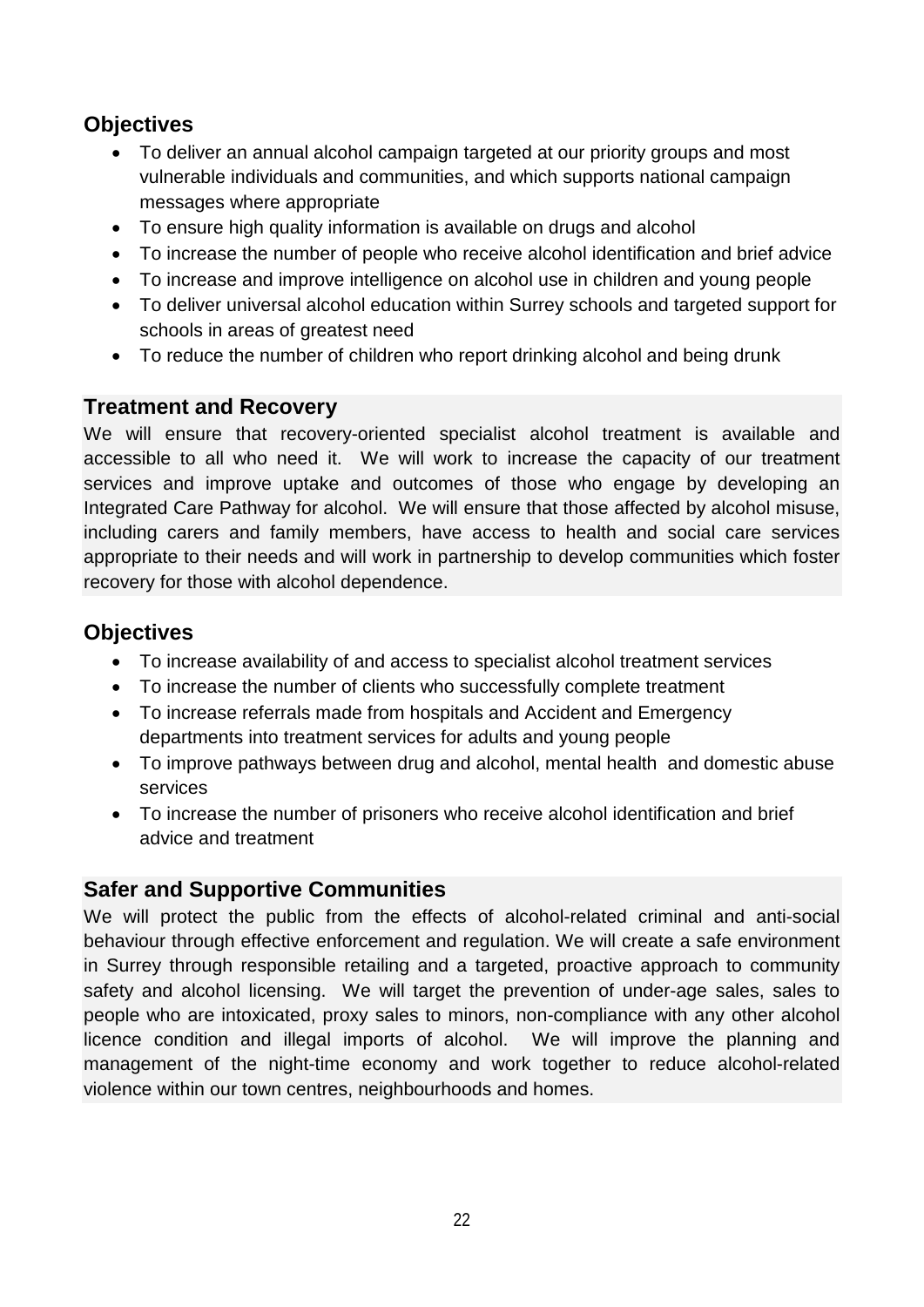#### **Objectives**

- To reduce the level of crime, violence and anti-social behaviour where alcohol is a factor
- To improve the quantity and quality of assault data collected and shared by Accident and Emergency departments and initiate data collection by ambulances where possible
- To reduce the percentage of people who perceive there being a problem with drunk or rowdy behaviour in public places within their neighbourhood
- To undertake 100 intelligence-led underage sales interventions<sup>[iv](#page-22-0)</sup>
- To develop a process to incorporate the impacts on public health into licensing practice
- To ensure that all clients referred to alcohol and substance misuse services are screened for domestic abuse and referred to specialist domestic abuse outreach services/ Multi-Agency-Risk-Assessment-Conference (MARAC) as appropriate
- To ensure that all alcohol and substance misuse services have safeguarding policies and procedures in place for both adults and children

<span id="page-22-0"></span>iv (includes test purchasing and advisory visits) <u>.</u>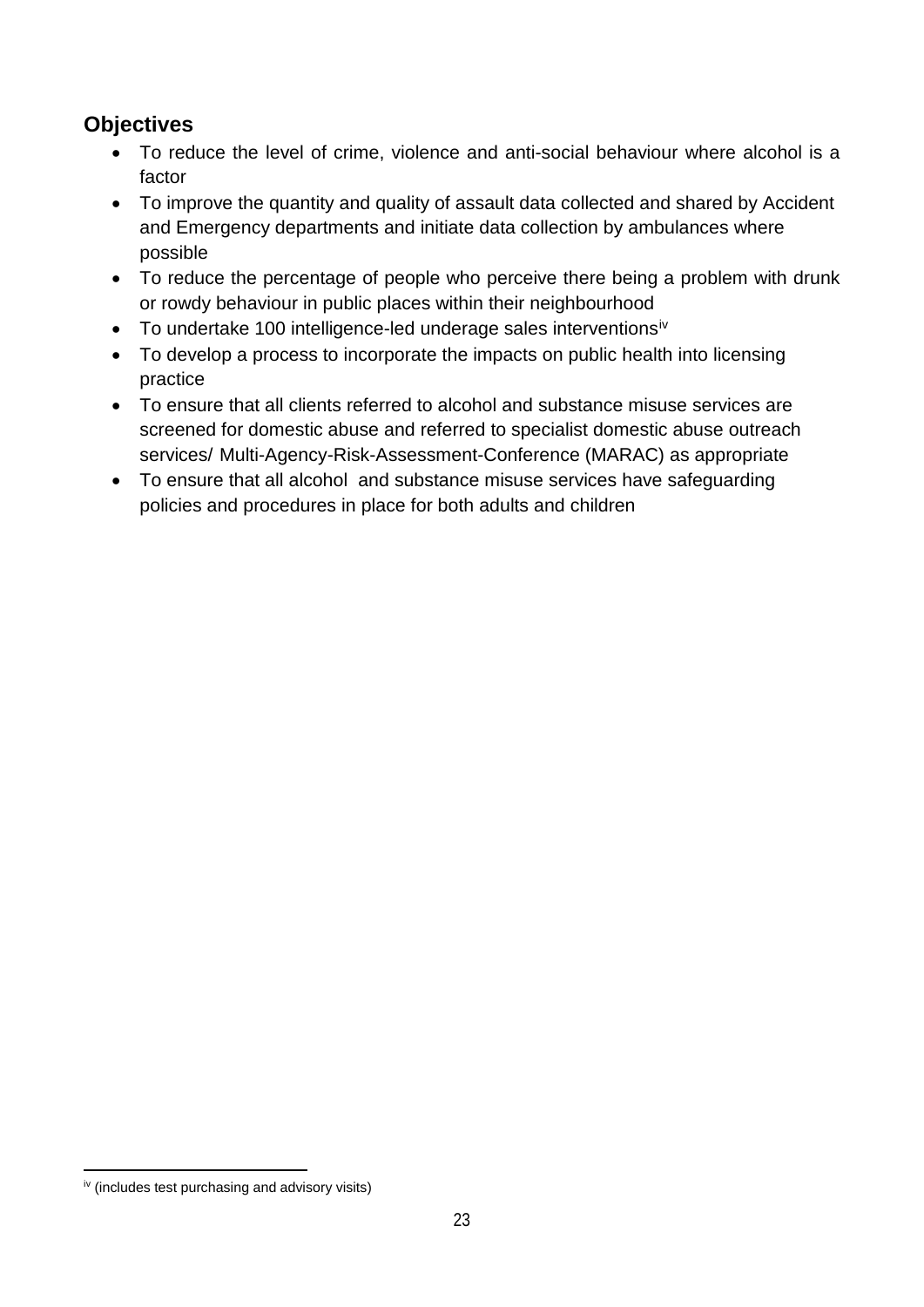#### **7.3 Strategic Principles**

#### **Taking a Collaborative Approach**

We are committed to delivering the strategy in partnership through multi-agency joint working in order to maximise the impact on reducing alcohol harm in Surrey. Annex 2 outlines the responsibilities and involvement of key stakeholders in reducing alcohol-related harm. Annex 3 identifies the impact of alcohol on Surrey County Council's departments and directorates.

#### **Localism**

We will ensure that the strategy reflects the Surrey-wide local needs, and will support boroughs, districts and CCGs to adapt and deliver the strategy to reflect the needs in their local area.

#### **Proportionately targeting the most vulnerable**

We are committed to targeting activity towards our most vulnerable individuals and groups in line with Marmot's notion of proportionate universalism, in particular where higher levels of alcohol-related harm exist in areas of greatest deprivation.<sup>[59](#page-31-38)</sup> This principle involves targeting the strategy at the following broad sub-groups:

- 1. Those who are more likely to drink above recommended levels
- 2. Those who are most likely to suffer from alcohol-related harm
- 3. Those who are most likely to cause harm to or have a negative impact on others as a result of their drinking behaviour

Based on the evidence of local needs, the following six specific groups have been identified as priorities for action:

- Individuals drinking at increasing risk levels
- Individuals and families with complex needs (ie those with mental health and alcohol issues combined, victims/perpetrators of domestic abuse)
- Children (under 18s)
- Those in the criminal justice system
- Homeless people and those with no fixed abode
- Pregnant Women

#### **Needs-led**

We will ensure our action is informed by a comprehensive understanding of the needs of individuals, families and communities by undertaking an annual Joint Strategic Needs Assessment

#### **Evidence-based**

We are committed to delivering evidenced-based, equitable alcohol interventions aimed at reducing inequalities.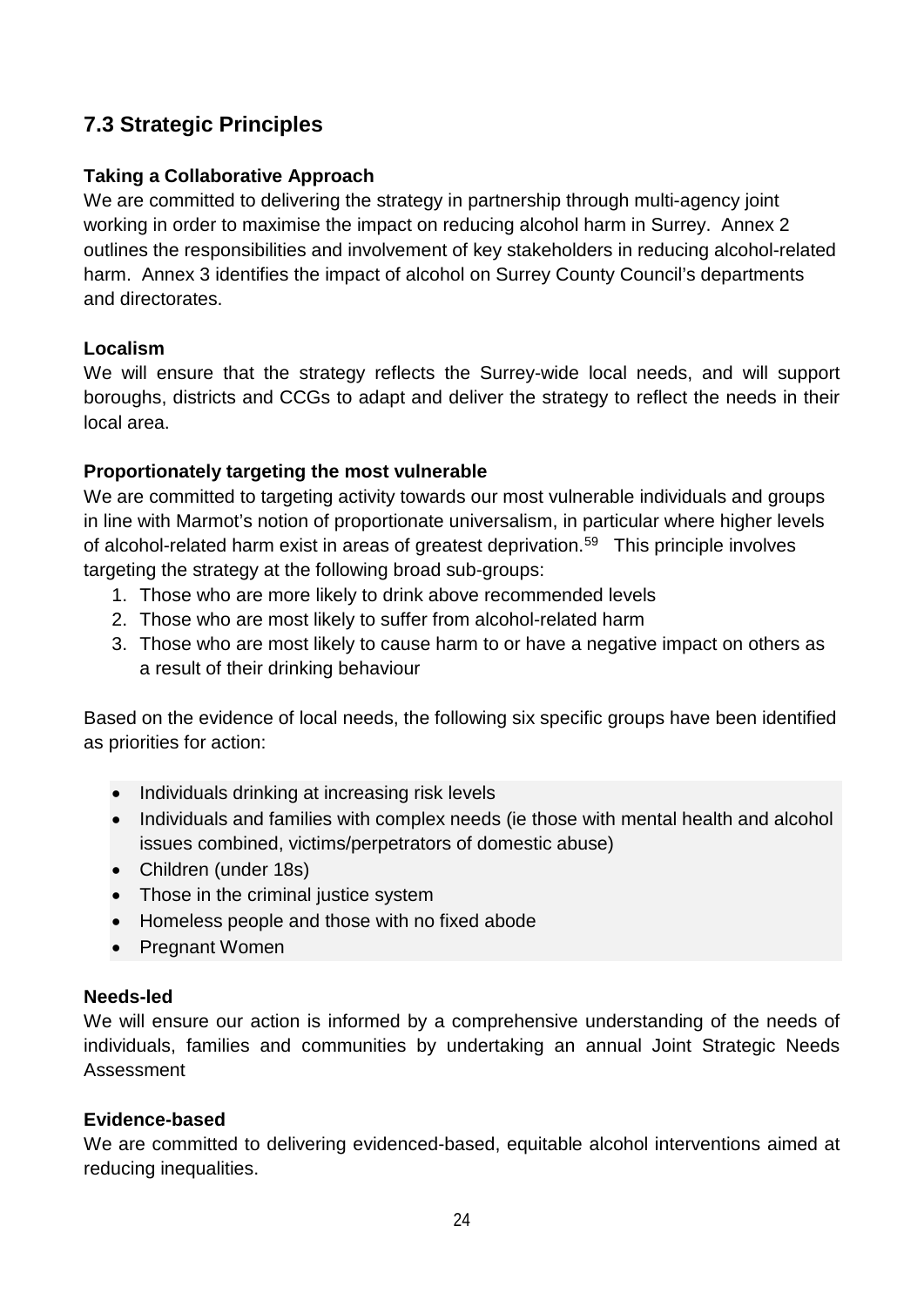#### **Inclusive and Integrated**

We will seek to include all stakeholders (individuals, groups, organisations) in the development and delivery of the strategy and will ensure that an integrated, collaborative approach is taken at all levels

#### **Customer-focused**

We will listen to our service users and the local community to develop locally appropriate interventions

#### **Sustainable**

We will focus our efforts and invest our resources in interventions which are sustainable and that will have a long-term impact on reducing alcohol harm

#### **Accountability**

We will foster relationships with a shared vision and mutual understanding, ensuring that all partners signed-up to the strategy are committed to its delivery

#### **8.0 Delivering Our Priorities**

In order to achieve our objectives, detailed action plans will be developed in partnership, which seek to build on new and existing areas of work. These action plans will be informed by the evidence base, national strategies and guidance, and the locally-identified need outlined in the JSNA. Implementation of a range of population measures aligned to each objective will be necessary to achieve a sustained reduction in alcohol harm. Annex 4 outlines some of the measures this may include. In addition, we will update the JSNA on alcohol annually which reflects need across the whole spectrum of alcohol-related harm and ensures that our strategic priorities accurately reflect the emerging needs of the local population. We will ensure investment is sufficient for a range of alcohol harm reduction services across primary prevention, early intervention and specialist treatment that is commensurate with the level of identified need.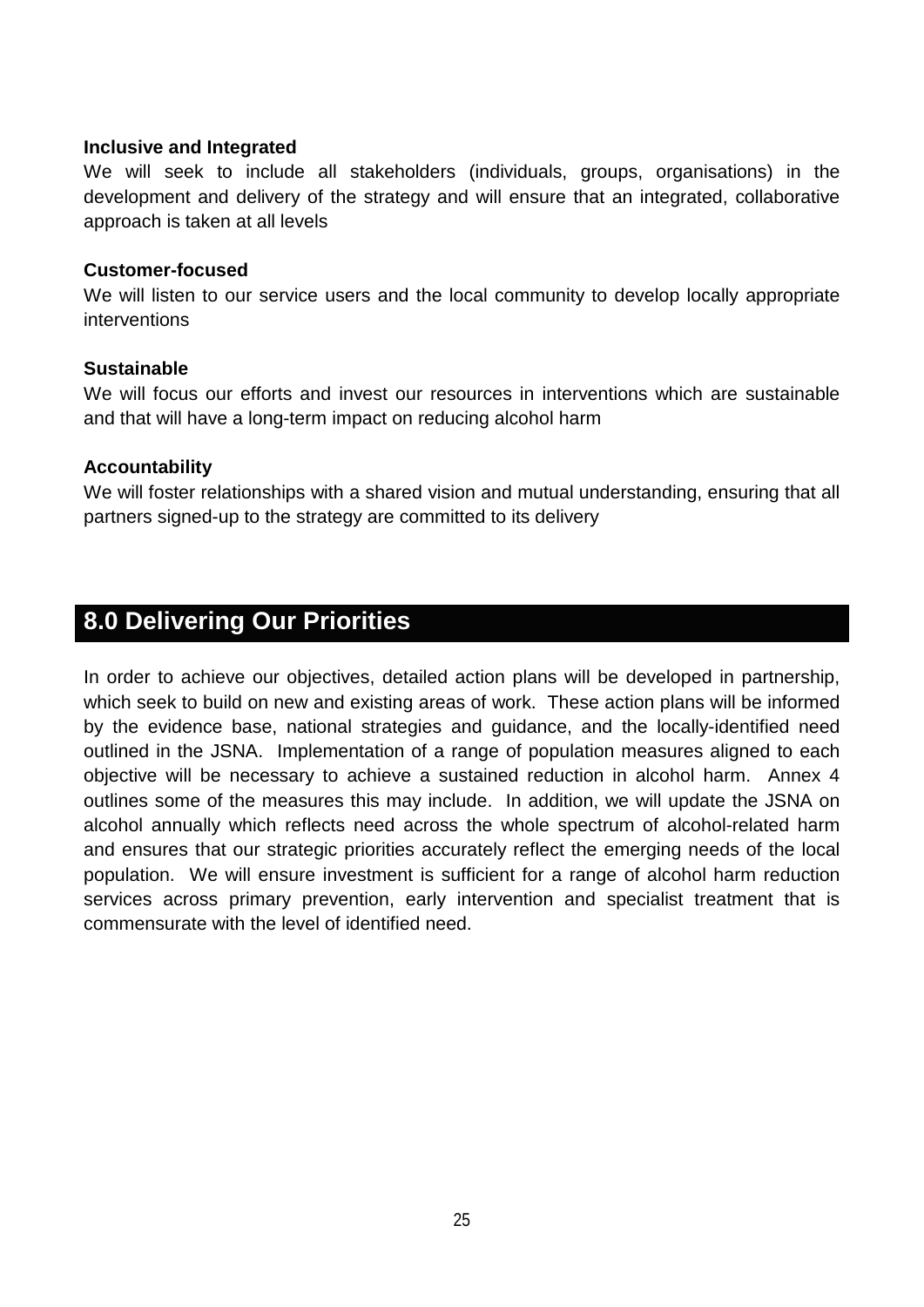# **9.0 Annexes**

# **9.1 ANNEX 1**

#### **NICE Guidance on Alcohol**

National Institute of Clinical Excellence (NICE) guidance on alcohol:

- Alcohol disorders preventing the development of hazardous and harmful drinking. NICE public health guideline 24 (2012)
- Alcohol dependence and harmful alcohol use. NICE clinical guideline 115 (2011)
- Alcohol dependence and harmful alcohol use quality standard. Quality standard 11 (2011)
- Alcohol use disorders: physical complications. NICE clinical guideline 100 (2010)
- School based interventions on alcohol. NICE public health guideline 7 (2007)
- Antenatal Care. NICE clinical guideline 62 (2010)

#### **9.2 ANNEX 2**

#### **Stakeholder Responsibilities in Alcohol Harm Reduction**

| <b>Stakeholder</b>                                                                                                                                                                                                                                                                                             | <b>Involvement</b>                                                                                                                                                                                                                                                                                       |
|----------------------------------------------------------------------------------------------------------------------------------------------------------------------------------------------------------------------------------------------------------------------------------------------------------------|----------------------------------------------------------------------------------------------------------------------------------------------------------------------------------------------------------------------------------------------------------------------------------------------------------|
| <b>Health Services</b><br>Surrey Public Health, Public Health<br>England, NHS England, Integrated<br>Care Systems, Clinical<br>Commissioning Groups, Acute<br>Trusts, GPs, Community<br>pharmacies, Ambulance Services,<br><b>Mental Health Services, Maternity</b><br>Services, Alcohol Treatment<br>Services | Commission and/or deliver interventions and services to<br>prevent, reduce and treat health problems which are directly<br>or indirectly related to alcohol. Seek to promote and improve<br>the health and wellbeing of the local population and ensure<br>services are accessible and available to all. |
| <b>Police, Probation, Prison</b><br>Office of the Police and Crime<br>Commissioner                                                                                                                                                                                                                             | Prevent, manage and reduce crime, anti-social behaviour,<br>domestic violence, and drink-driving where alcohol is a factor.<br>Responsibilities include alcohol enforcement licensing and<br>provision of support to offenders to help them engage with<br>alcohol treatment and recovery.               |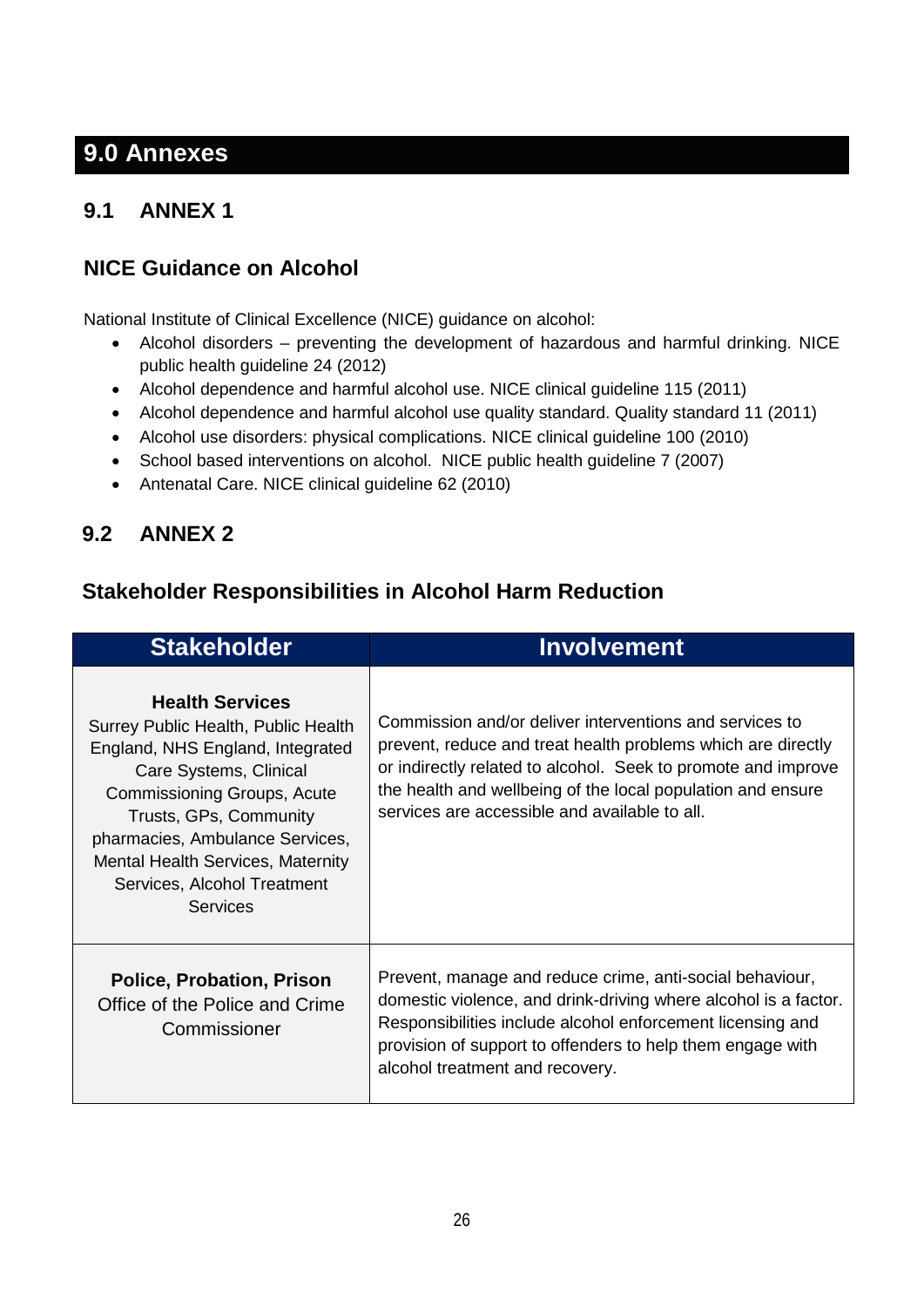| <b>Borough and District Councils</b><br>Community Safety, Licensing,<br>Housing, Policy | Responsibilities of boroughs and districts include community<br>safety, licensing, housing and policy. In particular,<br>involvement of boroughs and districts in Community Safety<br>Partnerships is key to tackling local issues relating to alcohol.                                                        |
|-----------------------------------------------------------------------------------------|----------------------------------------------------------------------------------------------------------------------------------------------------------------------------------------------------------------------------------------------------------------------------------------------------------------|
| <b>Education Providers</b><br>Schools, Colleges, Universities                           | Primary and secondary schools are responsible for delivering<br>alcohol education and should take a 'whole school' approach<br>to alcohol. Colleges and universities are key settings for<br>disseminating campaign messages and general alcohol<br>information.                                               |
| <b>Housing Providers</b>                                                                | Housing can play a key role in helping people to tackle their<br>substance misuse. A lack of housing and support can at best<br>render treatment ineffective and at worst unusable or<br>inaccessible.                                                                                                         |
| <b>Charities and Voluntary</b><br><b>Organisations</b>                                  | Local charities and voluntary organisations play a vital role in<br>supporting individuals with substance misuse and alcohol<br>issues, for instance through treatment, telephone help or<br>mutual aid groups.                                                                                                |
| <b>Alcohol Industry</b>                                                                 | Alcohol industry partners have a role in promoting and<br>encouraging responsible drinking and ensuring and working<br>in partnership with the police to establish a safe night-time<br>economy.                                                                                                               |
| <b>Service Users</b>                                                                    | Service user involvement is one of the most important<br>measures and determinants of quality in public health<br>planning and delivery. This involves a partnership between<br>commissioners and service users which is key to improving<br>quality and outcomes of substance misuse and alcohol<br>services. |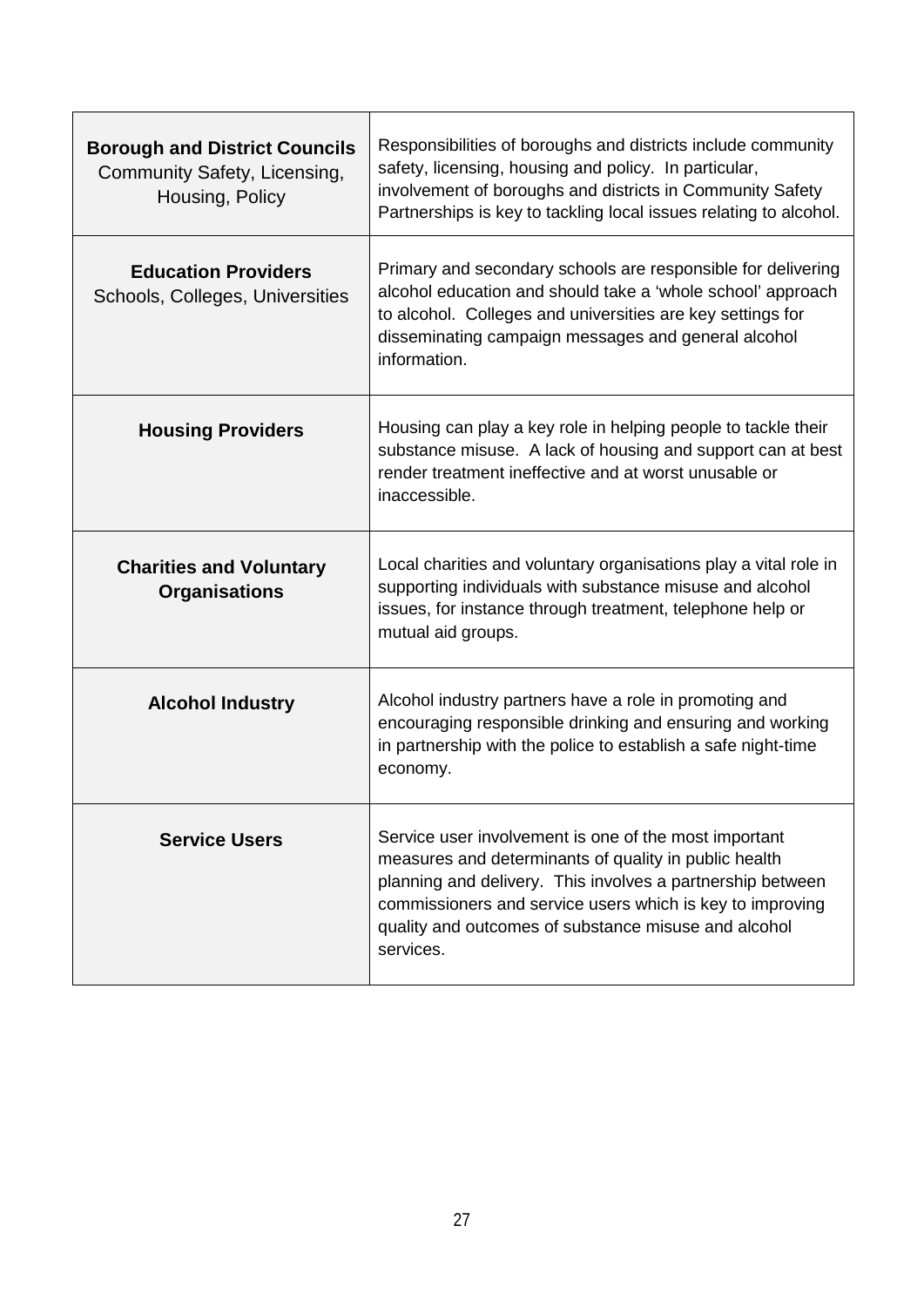#### **9.4 ANNEX 4**

#### **Strategy Interventions & Actions**

# **Prevention & Early Intervention**

- Promote alcohol prevention as a key topic in Surrey's Making Every Contact Count Programme
- Include alcohol as a key priority within Surrey's Prevention & Self-Care Offer
- Develop new countywide Alcohol & Tobacco Alliance to support prevention agenda
- Ensure alcohol content on Healthy Surrey is improved as part of Healthy Surrey relaunch
- Deliver campaign activity during Alcohol Awareness Week, where possible supporting national campaign messages while reflecting local need. Ensure local area campaigns are aligned and co-ordinated across agencies
- Ensure high quality, age-appropriate information and resources are available on drugs and alcohol
- Work with schools to ensure evidence-based alcohol education is an integral part of the school curriculum via the PSHE curriculum and that a 'whole school' approach is taken to alcohol involving parents, staff and pupils. This should include education on the risk of alcohol harm during pregnancy.
- Support, promote and commission alcohol IBA within a range of health and non-health settings; both online and face to face provision
- Support workforce development around alcohol through provision of MECC training and alcohol IBA training for frontline staff
- Provide Public Health support and guidance to improve local delivery of the national Risky Behaviour (alcohol and smoking) CQUIN
- Provide Public Health support and guidance to Alcohol Care Teams / Alcohol Liaison Nurses within acute hospitals
- Ensure Surrey's Supporting Families Programme includes evidence-based alcohol IBA
- Ensure NHS Health Checks Programme includes evidence-based alcohol IBA in line with regulations and guidance
- Work with local public and private organisations to ensure alcohol policies are in place
- Ensure local arrangements are brokered with industry partners to promote responsible marketing, promotion and selling of alcohol

# **Treatment & Recovery**

- Ensure the general public, service users and staff in other mainstream services have ready access to information that enables them to understand the alcohol services available, the pathways between them and points of entry. Ensure alcohol services are promoted widely.
- Ensuring care pathways and services are geographically and socio-culturally appropriate to those for whom they are designed
- Provide Public Health support and guidance to Alcohol Care Teams / Alcohol Liaison Nurses within acute hospitals
- Provide assertive alcohol community engagement for those who find it difficult to engage with substance misuse treatment services and to support their access to a variety of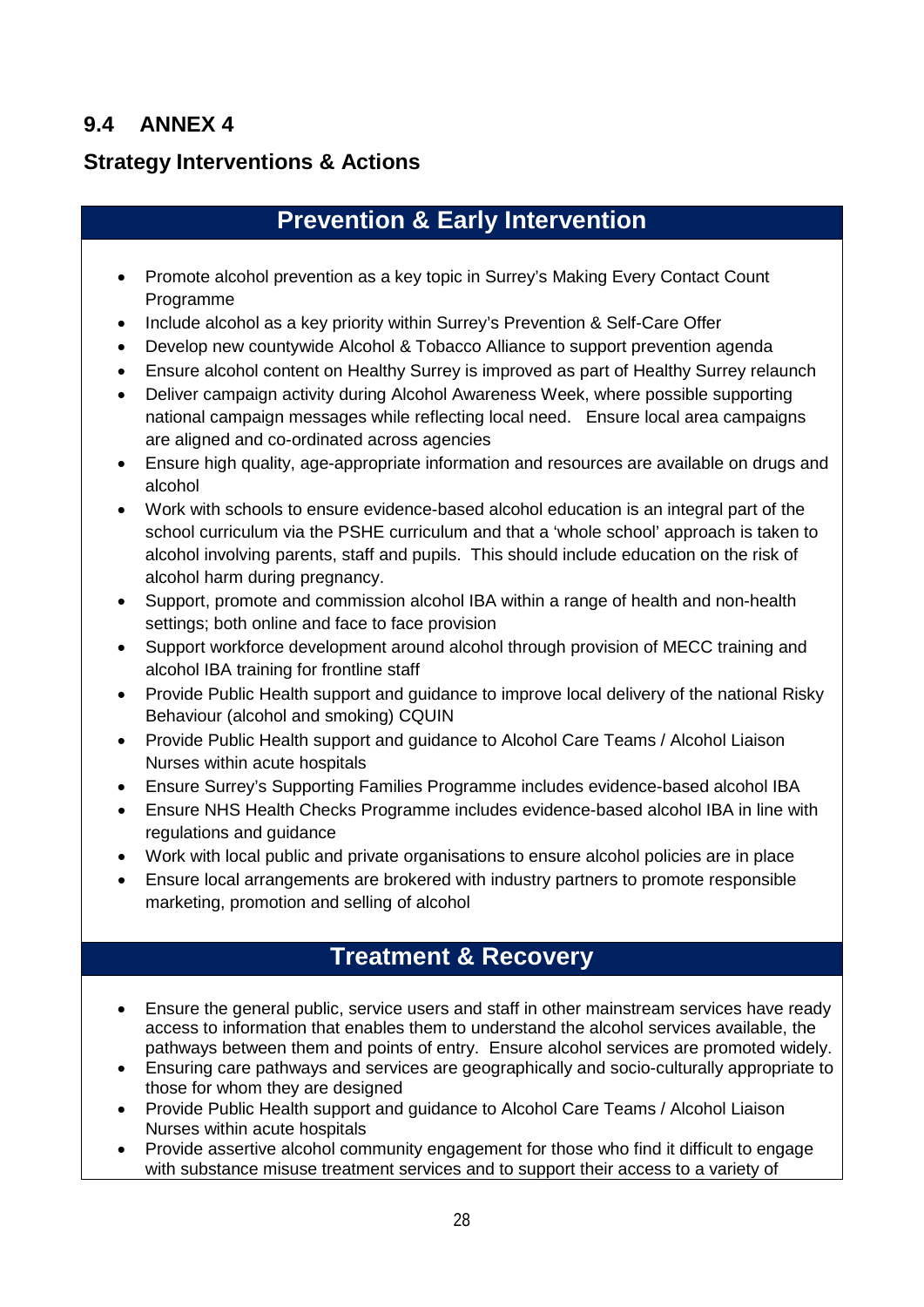support networks or services and ensure barriers faced by residents who are in frequent contact with the frontline services are identified. These range from being homeless or having temporary accommodation, involvement in the criminal justice system, commonly experiencing mental health problems, facing financial difficulties and lacking in social capital or support networks.

- Ensure linkages to and in-reach from community alcohol services are offered to support patients requiring further treatment and recovery support e.g. housing.
- Ensure Alcohol Treatment Services in all settings offer evidence-based, effective recoveryorientated interventions in line with NICE guidance and Quality Standards
- Ensure services are appropriate for and accessible to the most vulnerable groups including children and young people, women, prisoners/offenders, those with co-existing conditions i.e. Mental Health needs and alcohol misuse, victims and perpetrators of domestic abuse, homeless people, Black and Minority Ethnic (BME) groups, and Lesbian, Gay, Bisexual (LGB), those in civil partnerships
- Ensure a range of recovery support interventions and services are accessible to facilitate the recovery journey (e.g. peer support, mutual aid, family/parenting support, employment, training and housing) and working to develop recovery-oriented communities
- Identify opportunities to develop, support and strengthen recovery networks in Surrey
- Explore ways to identify and address stigma associated with alcohol misuse and recovery from alcohol dependence locally

#### **Safer & Supportive Communities**

- Support alcohol licensing agenda by ensuring health and social care data is fed into licensing reviews and revision of borough and district Statement of Licensing Policies
- Ensure hospital assault data is shared routinely to inform improvements in community safety activity, where possible, initiating data sharing by local ambulance services.
- Optimise the use of existing legislation to target the prevention of under-age sales, sales to people who are intoxicated, proxy sales to minors, non-compliance with any other alcohol licence condition and illegal imports of alcohol
- Provide local boroughs and districts with relevant Public Health information to support development of cumulative impact zones and Public Spaces Protection Orders (PSPOs)
- Explore ways in which to ensure responsible retailing of alcohol and restricted promotions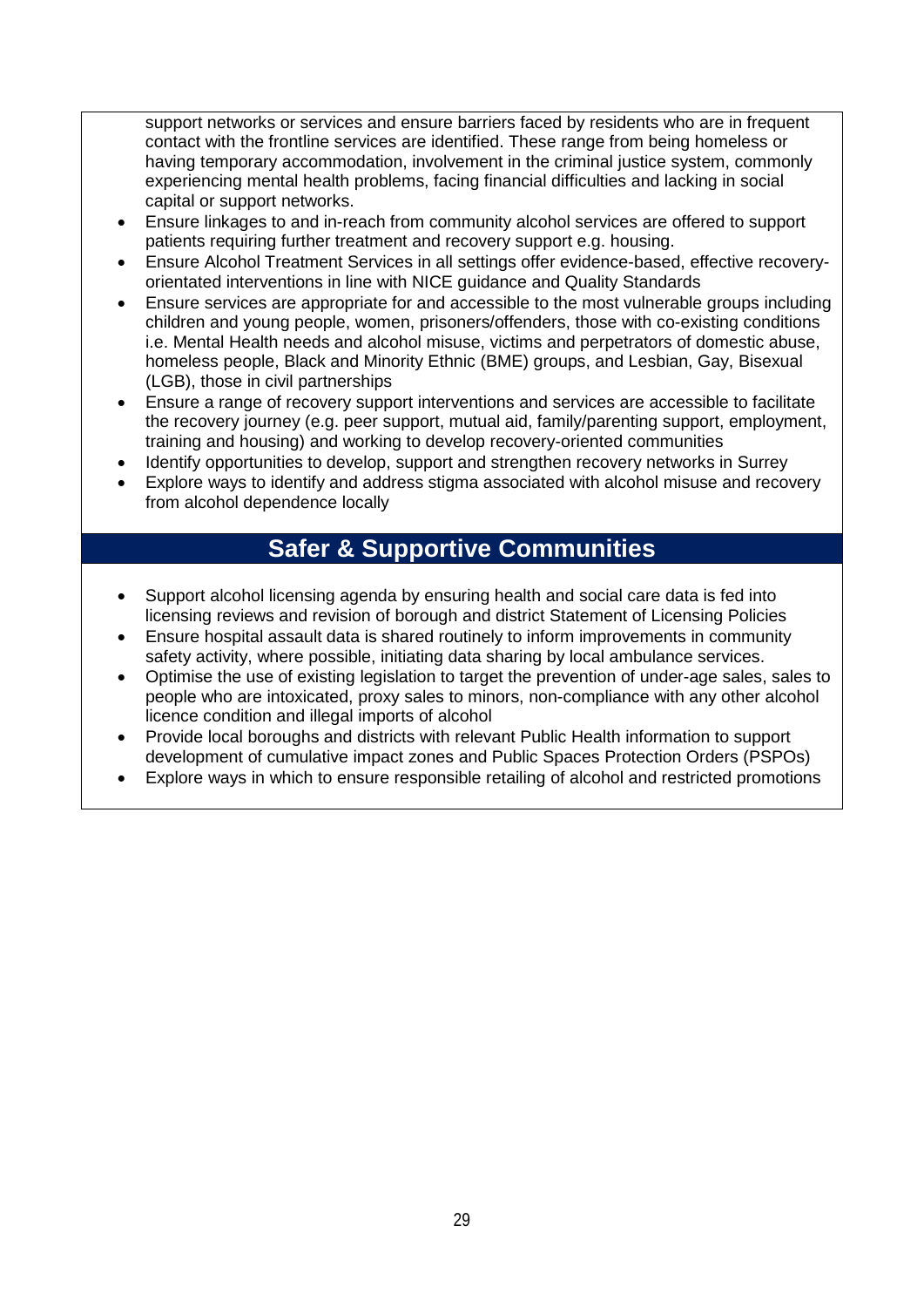# **10.0 References**

<sup>1</sup> Public Health England (2014) Local Alcohol Profiles for England. Online, available from [https://fingertips.phe.org.uk/profile/local-alcohol](https://fingertips.phe.org.uk/profile/local-alcohol-profiles/data%23page/1/gid/1938133118/pat/6/par/E12000008/ati/102/are/E10000030)[profiles/data#page/1/gid/1938133118/pat/6/par/E12000008/ati/102/are/E10000030](https://fingertips.phe.org.uk/profile/local-alcohol-profiles/data%23page/1/gid/1938133118/pat/6/par/E12000008/ati/102/are/E10000030) <u>.</u>

<sup>2</sup> Department of Health (2004) Alcohol Needs Assessment Research Project (ANARP). London

<sup>3</sup> Office for National Statistics (2010) General Lifestyle Survey. Online, available from: <http://www.ias.org.uk/Alcohol-knowledge-centre/Consumption/Factsheets/Drinking-patterns-and-trends.aspx>

<sup>4</sup> North West Public Health Observatory (2011) Topography of drinking behaviours in England. Synthetic estimates of numbers and proportions of abstainers, lower risk, increasing risk and higher risk drinkers in local authorities in England.

<sup>5</sup> Health and Social Care Information Centre (2013) Statistics on alcohol: England, 2013

<sup>6</sup> Surrey Primary Care Trust (2009) Annual Public Health Report on Alcohol.

<sup>7</sup> Department of Health (2011) Alcohol Ready Reckoner. Version 5.2. Online, available from: <http://www.alcohollearningcentre.org.uk/Topics/Browse/Data/Datatools/?parent=5113&child=5109>

<sup>8</sup> National Drug Treatment Monitoring System (2014) Adult Alcohol Partnership Quarterly Performance Report 2013 / 2014, Quarter 4

<sup>9</sup> Sir Liam Donaldson, Chief Medical Officer (2009) Guidance on the consumption of alcohol by children and young people. Department of Health, London

<sup>10</sup> National Institute for Health and Care Excellence (2007) School-based Interventions on alcohol. NICE public health guidance 7

<sup>11</sup> Preston K - SCC Trading Standards (2013) Tobacco and cannabis use among young people in school years 7-13 in Surrey 2012-2013

<sup>12</sup> The Schools Health Education Unit (2015) The Health-Related Behaviour Survey.

<sup>13</sup> Department of Health (2013) Young People's Statistics from the National Drug Treatment Monitoring System (NDTMS).

<sup>14</sup> Surrey County Council (2012) JSNA Chapter on Parenting. Online, available from:<http://www.surreyi.gov.uk/Resource.aspx?ResourceID=880>

<sup>15</sup> Joseph Rowntree Foundation (2007) Parenting and Outcomes for Children. London.

<sup>16</sup> Felliti, V et al (1998) Relationship of Childhood Abuse and Household Dysfunction to Many of the Leading Causes of Death in Adults: The Adverse Childhod Experiences (ACE) Study. American Journal of Preventive Medicine. Volume 14, Issue 4. Pages 245-258, May 1998

<sup>17</sup> British Medical Association (1997) Fetal alcohol spectrum disorders. A guide for healthcare professionals. BMA Board of Science.

<sup>18</sup> Velleman, R. (2002) The Children of problem drinking parents: An Executive summary, Executive Summary Series; Centre for Research on Drug and Health Behaviour, Executive Summary 70, 1 -5.

<sup>19</sup> Surrey County Council, Public Health (2019) Halo System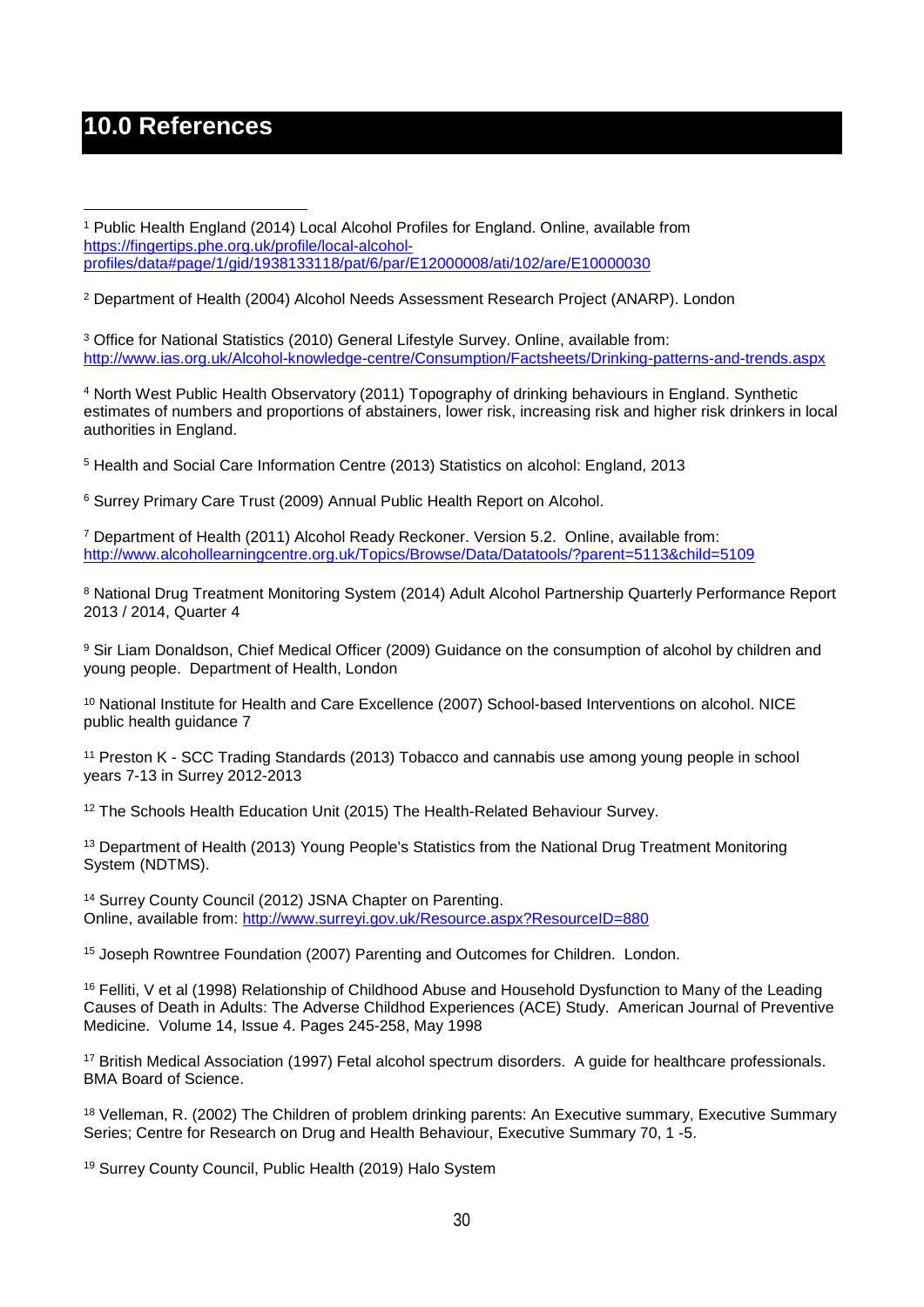<sup>20</sup> Surrey County Council, Children's Services (2012) ICS System -

<sup>21</sup> Cancer Research UK (2008) Alcohol and cancer, online, available from<http://www.cancerresearch.org.uk/>

<span id="page-30-0"></span><sup>22</sup> Office for National Statistics (2008) Health statistics quarterly, Winter 2008, No.40, Newport, ONS.

<sup>23</sup> NHS Surrey (2008) Annual Public Health Report: Alcohol

<span id="page-30-1"></span><sup>24</sup> Alcohol Concern (2009) Alcohol and Mental Health: Factsheet.

<span id="page-30-2"></span><sup>25</sup> The Mental Health Foundation (2006). Cheers? Understanding the relationship between alcohol and mental health. London, 2006.

<span id="page-30-3"></span><sup>26</sup> Department of Health (2011) No Health Without Mental Health: a cross-government mental health outcome s strategy for people of all ages, DH London.

<span id="page-30-4"></span><sup>27</sup> National Institute for Health and Clinical Excellence (June 2010) Alcohol-use disorders – preventing harmful drinking: costing report p.12; Home Office (November 2012), 'A Minimum Unit Price for Alcohol: Impact Assessment', Alcohol Strategy Consultation, p. 5

<span id="page-30-6"></span><span id="page-30-5"></span><sup>28</sup> Home Office [2010] Home Office Full Equality Impact Assessment, online, available from [http://www.homeoffice.gov.uk/publications/about](http://www.homeoffice.gov.uk/publications/about%E2%80%90us/legislation/police%E2%80%90reform%E2%80%90bill/eia%E2%80%90alcohol%E2%80%90measures%E2%80%90prsr%E2%80%90bill?view=Binary/)‐us/legislation/police‐reform‐bill/eia‐alcohol‐measures‐prsr‐bill [?view=Binary/](http://www.homeoffice.gov.uk/publications/about%E2%80%90us/legislation/police%E2%80%90reform%E2%80%90bill/eia%E2%80%90alcohol%E2%80%90measures%E2%80%90prsr%E2%80%90bill?view=Binary/)

<span id="page-30-7"></span> $29$  Prison Reform Trust (2004) Alcohol and Re-Offending – Who cares?, online, available from <http://www.prisonreformtrust.org.uk/Portals/0/Documents/Alcohol%20briefing.pdf/>

<span id="page-30-8"></span><sup>30</sup> Chaplin, R., Flatley, J. and Smith, K. (2011) Crime in England and Wales 2010/11. Home Office Statistical Bulletin 10/11. London: Home Office. Supplementary Table 7.11 [http://www.homeoffice.gov.uk/scienceresearch/research-statistics/crime/crime-statistics/bcs-supplementary](http://www.homeoffice.gov.uk/scienceresearch/research-statistics/crime/crime-statistics/bcs-supplementary-tabs/)[tabs/](http://www.homeoffice.gov.uk/scienceresearch/research-statistics/crime/crime-statistics/bcs-supplementary-tabs/)

<span id="page-30-9"></span><sup>31</sup> Secretary of State for the Home Department (January 2011), 'The likely impacts of increasing alcohol price: a summary review of the evidence base', HM Government, p. 4

<span id="page-30-10"></span><sup>32</sup> Surrey County Council (2013) Surrey Residents' Survey. Available at: <http://www.surreyi.gov.uk/grouppage.aspx?groupid=56>

<span id="page-30-12"></span><span id="page-30-11"></span><sup>33</sup> Krug E.G et al (2002) World report on violence and health. Geneva, WHO, 2002

<span id="page-30-13"></span><sup>34</sup> Stark, E. and Flitcraft, A.(1996) *op.cit*.; Maryland Department of Health, Journal of American Medical Association 2001, quoted in Lewis, Gwynneth, Drife, James, et al. (2001) Why mothers die 1997-1999: Report from the Confidential Enquiries into Maternal Deaths in the United Kingdom London: RCOG Press.

<span id="page-30-14"></span><sup>35</sup> Office of National Statistics (2013) Crime in England and Wales, Year ending June 2013. Online available at [http://www.ons.gov.uk/ons/dcp171778\\_331209.pdf](http://www.ons.gov.uk/ons/dcp171778_331209.pdf)

<span id="page-30-15"></span>36 Institute of alcohol studies (2013) Drink Driving Factsheet. Online available at: [www.ias.org.uk](http://www.ias.org.uk/)

<sup>37</sup> Office of National Statistics (1999). Substance Misuse Among Prisoners. London, Crown Copyright, 1999.

<span id="page-30-16"></span>38 Surrey County Council (2011) Joint Strategic Needs Assessment on Health of Prisoners. Online available at [www.surreyi.gov.uk](http://www.surreyi.gov.uk/)

<span id="page-30-18"></span><span id="page-30-17"></span><sup>39</sup> Joseph Rowntree Foundation (2011) Tackling Homelessness and Exclusion: Understanding Complex Lives. Online available at [www.jrf.org.uk](http://www.jrf.org.uk/)